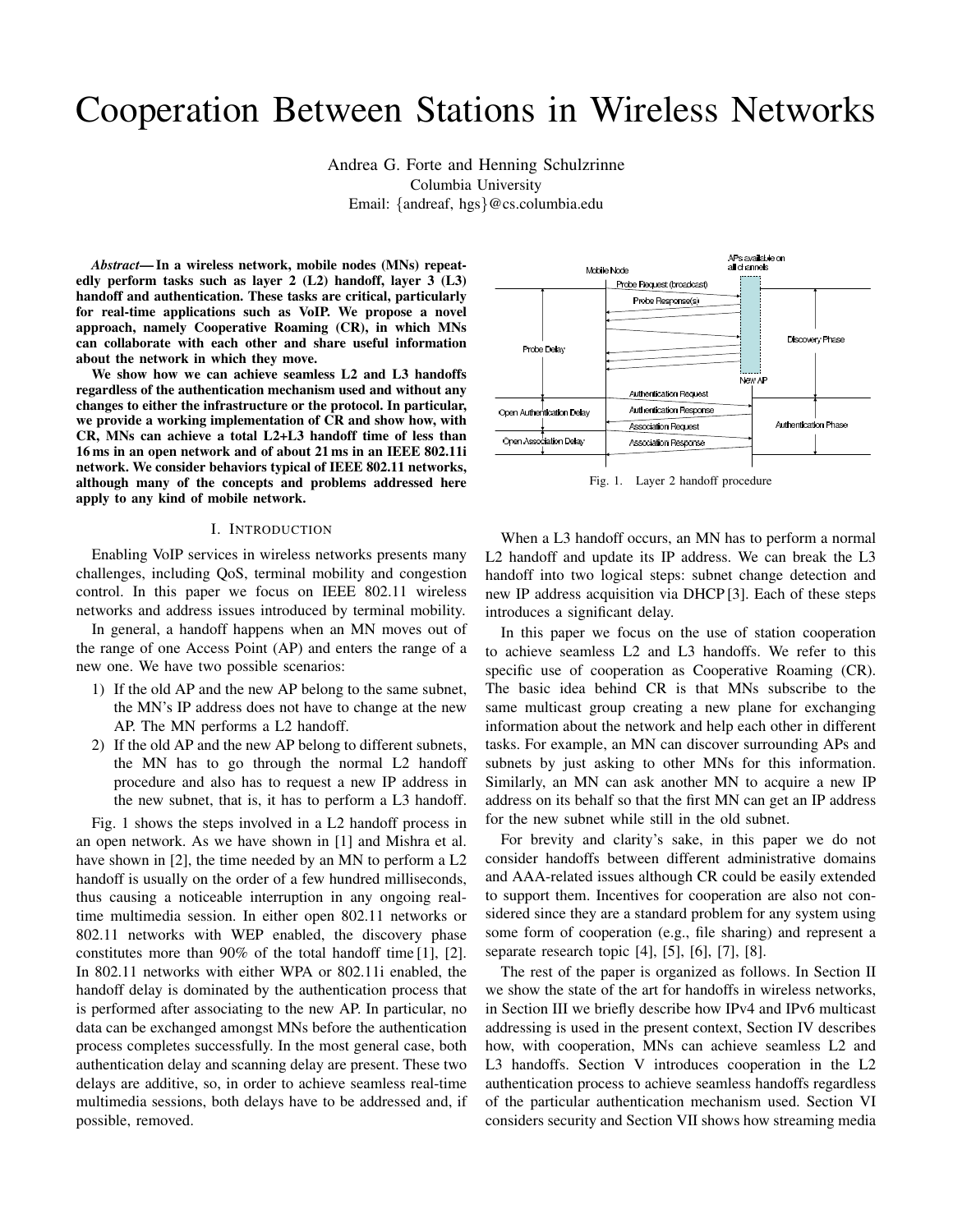can be supported in CR. In Section VIII we analyze CR in terms of bandwidth and energy usage, Section IX presents our experiments and results and Section X shows how we can achieve seamless application layer mobility with CR. In Section XI we apply CR to load balancing and in Section XII we present a more scalable way to use multicast. Section XIII presents an alternative to multicast and finally, Section XIV concludes the paper.

## II. RELATED WORK

The network community has done a lot of work on L2 and L3 handoffs in wireless networks. As of the writing of this paper, many standards such as IEEE 802.11f [9] and IEEE 802.11e [10] have been ratified and others, such as IEEE 802.11k [11], IEEE 802.11r [12] and IEEE 802.21 [13] are emerging, trying to solve some of the problems a wireless environment introduces. All of these approaches, however, introduce significant changes in the infrastructure and in the protocol. In particular, they have always been structured thinking of each MN as a stand alone entity.

802.11f focuses on ways in which APs can share information among each other with the definition of an Inter Access Point Protocol (IAPP). This can be particularly useful for the transfer of users' credentials during handoffs, for example.

The 802.11e protocol addresses QoS problems in wireless Local Area Networks (LANs). In particular, different traffic classes are defined with their own medium access parameters, giving real-time traffic higher priority in accessing the wireless medium than best-effort traffic.

The 802.11k protocol utilizes MNs to collect topology information and other useful statistics about the network and conveys it back to the APs. The APs then build a neighbor report containing all the information about the various APs and their neighbors. These reports are then sent to the MNs so that each MN can have information about its neighboring APs. The way these reports are built is not specified and often involves each MN having to scan different channels.

No draft has been ratified by the 802.11r working group as yet. 802.11r addresses the need for fast L2 roaming in 802.11 networks considering different authentication mechanisms as well as QoS. In 802.11r, fast Basic Service Set (BSS) transitions can only take place between APs in the same mobility domain. A mobility domain is a set of BSSs in the same Extended Service Set (ESS). Within a mobility domain, APs can exchange key material and context using encapsulation over the distribution system. 802.11r does not specify how an MN discovers the best candidate AP to connect to next. Scanning, neighbor reports and other means can be used. 802.11r supports pre-keying and resource reservation between MN and AP and it defines a key hierarchy to extend Pairwise Master Keys (PMKs) to multiple APs.

The IEEE 802.21 (Media Independent Handover) standard [13] introduces link-layer enhancements for performing intelligent handoffs between heterogeneous networks such as IEEE 802.11 and cellular, including both wireless and wired networks. The handoff process can be initiated by either the client or the network, and just like in IEEE 802.11k, MNs provide information about available networks and other network statistics to the infrastructure by scanning. The infrastructure then builds and stores information such as neighborhood cell lists and available services, thus helping in the optimum cell selection. Furthermore, new link-layer primitives are defined in order to provide applications with consistent information regardless of the access technology used by the MN.

In all these approaches, MNs always behave as stand alone entities often having to scan the medium before handoffs, that is, causing interruptions in any ongoing multimedia session. Furthermore, seamless handoffs with these approaches, when possible, require changes in the network and in the clients. CR is a client-only approach and can represent either an alternative or a complement to the current standards.

More recently, cooperative approaches have been proposed in the network community. Liu et al. [14] show how cooperation amongst MNs can be beneficial for all the MNs in the network in terms of bit-rate, coverage and throughput. Each MN builds a table in which possible helpers for that MN are listed. If an MN has a poor link with the AP and its bit-rate is low, it sends packets to the helper who relays them to the AP. The advantage in doing this is that the link from the MN to the helper and from the helper to the AP is a high bit-rate link. In this way the MN can use two high bit-rate links via the helper instead of the low bit-rate one directly to the AP.

Fretzagias et al. [15] introduce a location sensing mechanism based on cooperative behavior among stations. Stations share location information about other stations and about landmarks so to improve position prediction and reduce training.

Other work uses a cooperative approach but mostly in positioning applications [16], sensor networks [17] and at the physical [18], [19] and application [20] layers.

Aside from cooperation approaches and standardization efforts in the IEEE 802.11 working groups, many other approaches have been proposed in order to achieve fast handoffs in wireless networks. However, most of these approaches, such as [21] and [22], require changes to either the infrastructure or the protocol or both. One good example of such a situation is Mobile IP (MIP). MIP has been standardized for many years now, however, it has never had a significant deployment, in part because of the considerable changes required in the infrastructure. Fast handoff approaches in the MIP context usually require additional network elements [23], [24] and/or changes to the protocol [25].

In [26] Ramani et al. suggest an algorithm called syncscan which does not require changes to either the protocol or the infrastructure. It does require, however, that all the APs in the network are synchronized and only accelerates unauthenticated L2 handoffs.

In this paper we propose a novel approach that works in an already deployed wireless environment, an environment with heterogeneous networks, where new network elements cannot necessarily be introduced in the infrastructure, where all the APs are not necessarily synchronized amongst themselves, where any kind of authentication mechanism can be used and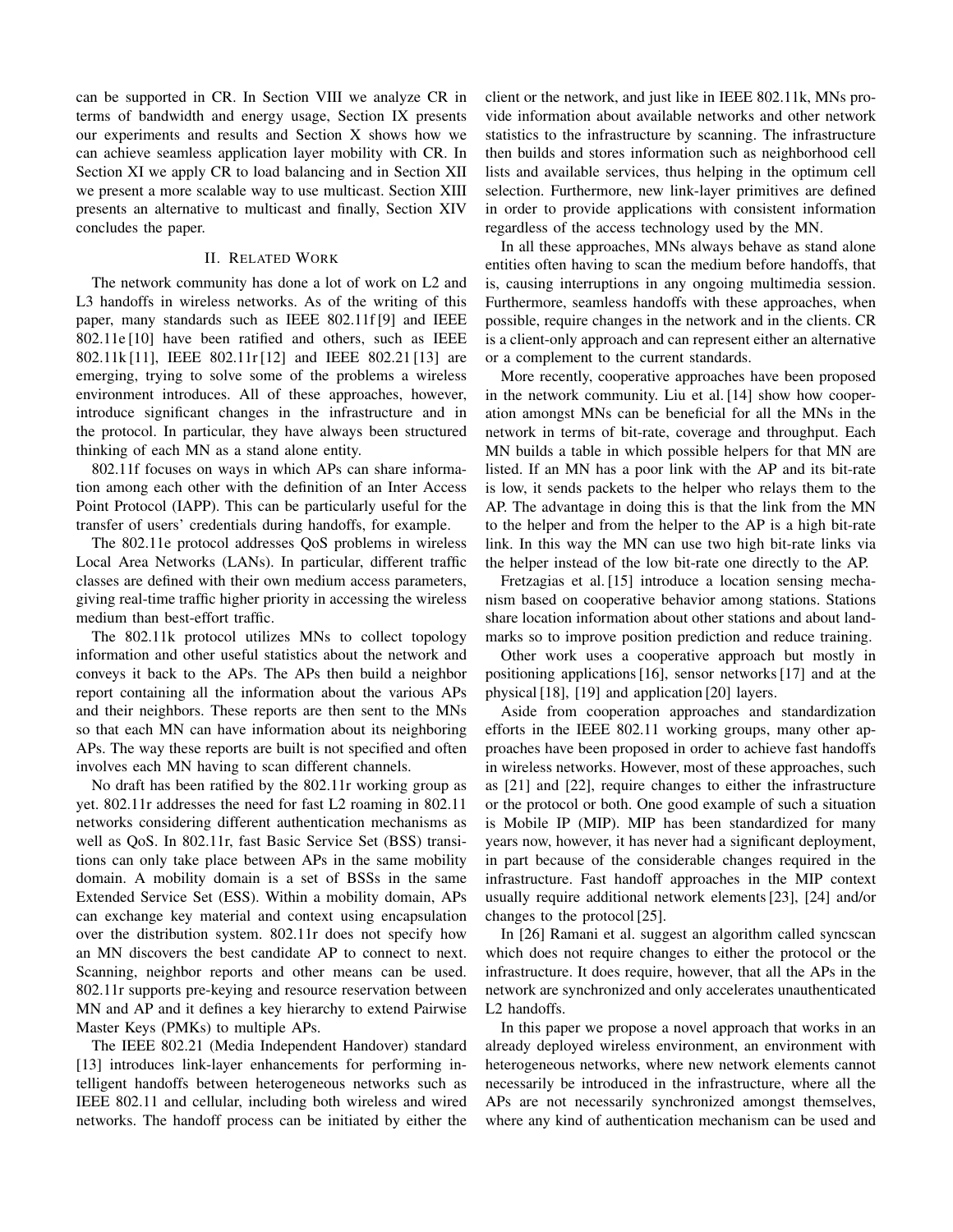|  | L2 HANDOFF TIME (MS) |  |  |
|--|----------------------|--|--|
|--|----------------------|--|--|

| Original Handoff       | 457          | 236.8 | 434.8 | 317<br>7.0 | 566.7 | 321.6 | 241.0 | 364.0 | 216.7    | 273.9     | 343.0 |
|------------------------|--------------|-------|-------|------------|-------|-------|-------|-------|----------|-----------|-------|
| Selective Scanning     | 140.3        | 101.1 | 141.  | 141.9      | 141.3 | 139.7 | 143.4 | 94.7  | 142.9    | 101.5     | 128.9 |
| $\sim$<br><b>Cache</b> | <u>، ، ،</u> | ∸-    | 4.2   | J.,        | 4.4   |       | 2.6   | ل ـ ـ | <u>.</u> | oο<br>4.5 | J.U   |

where different subnets may be present.

We use a cooperative approach amongst MNs for spreading information regarding the network topology without any infrastructure support. Our approach requires changes only to the wireless card driver, DHCP client and authentication supplicant; no changes to the infrastructure or the protocol are required. This allows us to solve many of the problems associated with terminal mobility, regardless of the network the user moves to.

#### III. IP MULTICAST ADDRESSING

CR works for both IPv4 and IPv6. In IPv4, we make extensive use of UDP-over-IP multicast packets. Different values for time-to-live (TTL) are used according to how far we want multicast packets to reach into the IP network. This also depends on the density of MNs supporting the protocol. For example, if an MN does not receive any response after sending a request with a TTL value of 1 (same subnet), it will send the same request again but with a TTL value of 2 (next subnet) and so on. We must note, however, that the probability for an MN to find the information it needs becomes smaller as the search moves to more distant subnets. On the other hand, a small TTL can be used to limit the propagation of CR multicast frames in very congested environments.

In IPv6, we would use multicast scopes instead of IPv4 multicast. No significant changes would be required.

#### IV. COOPERATIVE ROAMING

In this section we show how MNs can cooperate with each other in order to achieve seamless L2 and L3 handoffs.

## *A. Overview*

In [1] we have introduced a fast MAC layer handoff mechanism for achieving seamless L2 handoffs in environments such as hospitals, schools, campuses, enterprises, and other places where MNs always encounter the same APs. Each MN saves information regarding the surrounding APs in a cache. When an MN needs to perform a handoff and it has valid entries in its cache, it will directly use the information in the cache without scanning. If it does not have any valid information in its cache, the MN will use an optimized scanning procedure called *selective scanning* to discover new APs and build the cache. In the cache, APs are ordered according to their signal strength that was registered when the scanning was performed, that is, right before changing AP. APs with stronger signal strength appear first. As mentioned in Section I, in open networks the scanning process is responsible for more than 90% of the total handoff time. The cache reduces the L2 handoff time to only a few milliseconds (see Table I) and cache misses due to errors in movement prediction introduce only a few milliseconds of

|              | Current AP | Next Best AP | Second Best AP |
|--------------|------------|--------------|----------------|
| <b>BSSID</b> | MAC A      | MAC B        | MAC C          |
| Channel      |            |              |                |
| Subnet ID    | 160.39.5.0 | 160.39.10.0  | 160.39.10.0    |

Fig. 2. Example of MN's cache structure

additional delay [1]. Such an approach, however, works only in open networks or networks with WEP enabled. Other forms of authentication are not supported.

Earlier, we had extended [27] the mechanism introduced in [1] to support L3 handoffs. MNs also cache L3 information such as their own IP address, default router's IP address and subnet identifier. A subnet identifier uniquely identifies a subnet. By caching the subnet identifier, a subnet change is detected much faster and L3 handoffs are triggered every time the new AP and old AP have different subnet identifiers. Faster L3 handoffs can be achieved since IP address and default router for the next AP and subnet are already known and can be immediately used. The approach in [27] achieves seamless handoffs in open networks only, it utilizes the default router's IP address as subnet identifier and it uses a suboptimal algorithm to acquire L3 information.

Here, we consider the same caching mechanism used in [27]. In order to support multi-homed routers, however, we use the subnet address as subnet identifier. By knowing the subnet mask and the default router's IP address we can calculate the network address of a certain subnet. Fig. 2 shows the structure of the cache. Additional information such as last IP address used by the MN, lease expiration time and default router's IP address can be extracted from the DHCP client lease file, available in each MN.

In CR, an MN needs to acquire information about the network if it does not have any valid information in the cache or if it does not have L3 information available for a particular subnet. In such a case, the MN asks other MNs for the information it needs so that the MN does not have to find out about neighboring APs by scanning. In order to share information, in CR, all MNs subscribe to the same multicast group. We call an MN that needs to acquire information about its neighboring APs and subnets a requesting MN (R-MN). By using CR, an R-MN can ask other MNs if they have such information by sending an INFOREQ multicast frame. The MNs that receive such a frame check if they have the information the R-MN needs and if so, they send an INFORESP multicast frame back to the R-MN containing the information the R-MN needs.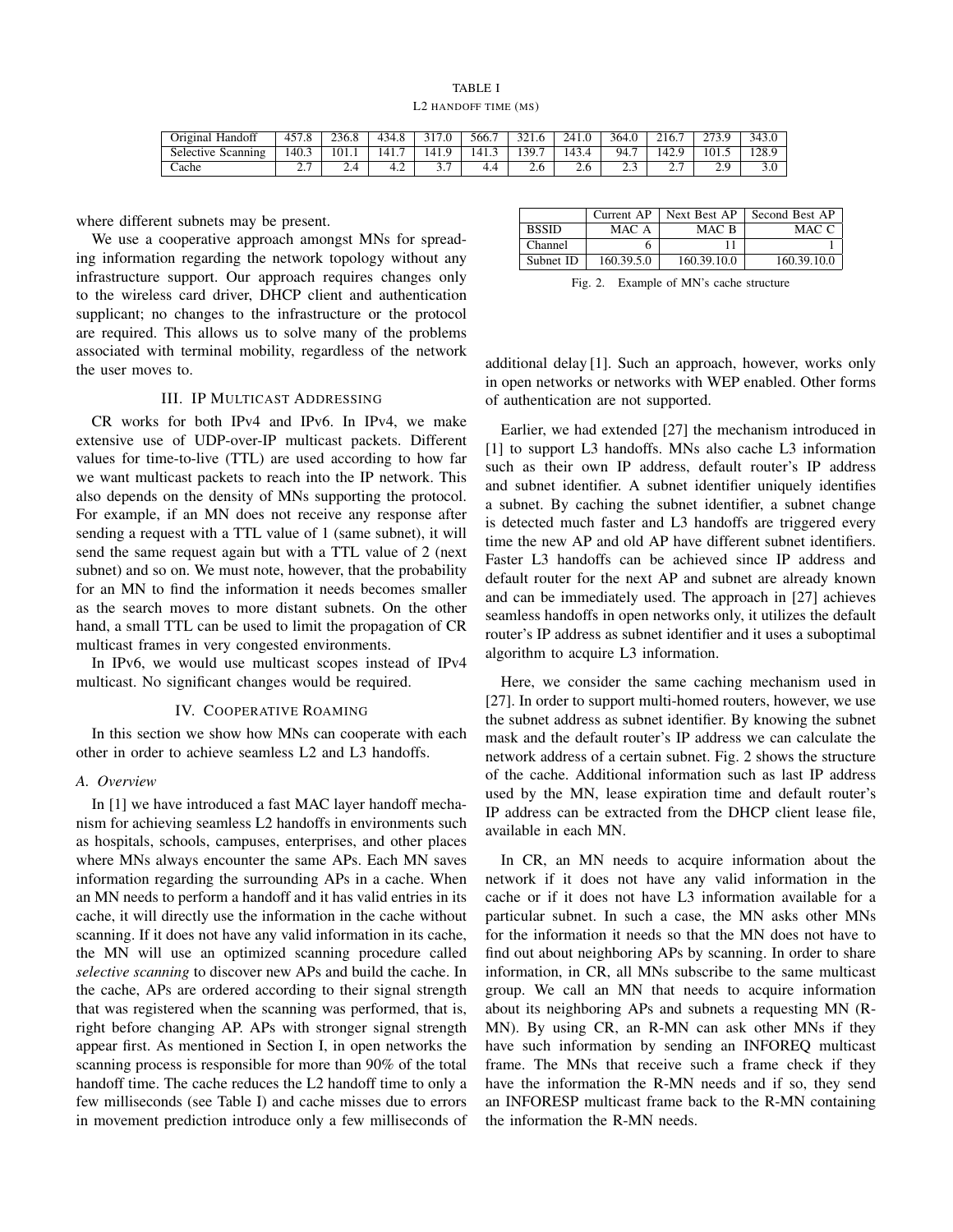#### *B. L2 Cooperation Protocol*

In this section, we focus on the information exchange needed by a L2 handoff.

The information exchanged in the INFOREQ and IN-FORESP frames is a list of {BSSID, channel, subnet ID} entries, one for each AP in the MN's cache (see Fig. 2).

When an R-MN needs information about its neighboring APs and subnets, it sends an INFOREQ multicast frame. Such a frame contains the current content of the R-MN's cache, that is, all APs and subnets known to the R-MN. When an MN receives an INFOREQ frame, it checks if its own cache and the R-MN's cache have at least one AP in common. If the two caches have at least one AP in common and if the MN's cache has some APs that are not present in the R-MN's cache, the MN sends an INFORESP multicast frame containing the cache entries for the missing APs. MNs that have APs in common with the R-MN, have been in the same location of the R-MN and so have a higher probability of having the information the R-MN is looking for.

The MN sends the INFORESP frame after waiting for a random amount of time to be sure that no other MNs have already sent such information. In particular, the MN checks the information contained in INFORESP frames sent to the same R-MN by other MNs during the random waiting time. This prevents many MNs from sending the same information to the R-MN and all at the same time.

When an MN other than R-MN receives an INFORESP multicast frame, it performs two tasks. First, it checks if someone is lying by providing the wrong information and if so, it tries to fix it (see Section VI-A); secondly, it records the cache information provided by such a frame in its cache even though the MN did not request such information. By collecting unsolicited information, each MN can build a bigger cache in less time and in a more efficient manner requiring fewer frame exchanges. This is very similar to what happens in software such as Bit-Torrent where the client downloads different parts of the file from different peers. Here, we collect different cache chunks from different MNs.

In order to improve efficiency and further minimize frame exchange, MNs can also decide to collect information contained in the INFOREQ frames.

## *C. L3 Cooperation Protocol*

In a L3 handoff an MN has to detect a change in subnet and also has to acquire a new IP address. When a L2 handoff occurs, the MN compares the cached subnet identifiers for the old and new AP. If the two identifiers are different, then the subnet has changed. When a change in subnet is detected, the MN needs to acquire a new IP address for the new subnet. The new IP address is usually acquired by using the DHCP infrastructure. Unfortunately, the typical DHCP procedure can take up to one second [27].

CR can help MNs acquire a new IP address for the new subnet while still in the old subnet. When an R-MN needs to perform a L3 handoff, it needs to find out which other MNs in the new subnet can help. We call such MNs Assisting MNs (A-MNs). Once the R-MN knows the A-MNs for the new subnet, it asks one of them to acquire a new IP address on its behalf. At this point, the selected A-MN acquires the new IP address via DHCP and sends it to the R-MN which is then able to update its multimedia session before the actual L<sub>2</sub> handoff and can start using the new IP address right after the L2 handoff, hence not incurring any additional delay (see Section X).

We now show how A-MNs can be discovered and explain in detail how they can request an IP address on behalf of other MNs in a different subnet.

*1) A-MNs Discovery:* By using IP multicast, an MN can directly talk to different MNs in different subnets. In particular, the R-MN sends an AMN DISCOVER multicast packet containing the new subnet ID. Other MNs receiving such a packet check the subnet ID to see if they are in the subnet specified in the AMN\_DISCOVER. If so, they reply with an AMN RESP unicast packet. This packet contains the A-MN's default router IP address, the A-MN's MAC and IP addresses. This information is then used by the R-MN to build a list of available A-MNs for that particular subnet.

Once the MN knows which A-MNs are available in the new subnet, it can cooperate with them in order to acquire the L3 information it needs (e.g., new IP address, router information), as described below.

*2) Address Acquisition:* When an R-MN needs to acquire a new IP address for a particular subnet, it sends a unicast IP REQ packet to one of the available A-MNs for that subnet. Such packet contains the R-MN's MAC address. When an A-MN receives an IP REQ packet, it extracts the R-MN's MAC address from the packet and starts the DHCP process by inserting the R-MN's MAC address in the CHaddr field of  $DHCP$  packets<sup>1</sup>. The A-MN will also have to set the broadcast bit in the DHCP packets in order for it to receive DHCP packets with a different MAC address other than its own in the CHaddr field. All of this allows the A-MN to acquire a new IP address on behalf of the R-MN. This procedure is completely transparent to the DHCP server. Once the DHCP process has been completed, the A-MN sends an IP RESP multicast packet containing the default router's IP address for the new subnet, the R-MN's MAC address and the new IP address for the R-MN. The R-MN checks the MAC address in the IP RESP packet to be sure that the packet is not for a different R-MN. Once it has verified that the IP RESP is for itself, the R-MN saves the new IP address together with the new default router's IP address.

If the R-MN has more than one possible subnet to move to, it follows the same procedure for each subnet. In this way the R-MN builds a list of {router, new IP address} pairs, one pair for each one of the possible next subnets. After moving to the new subnet the R-MN renews the lease for the new IP address. The R-MN can start this process at any time before the L2 handoff, keeping in mind that the whole process might take one second or more to complete and that lease times of

<sup>&</sup>lt;sup>1</sup>If supported, the client-ID field must be used instead [28].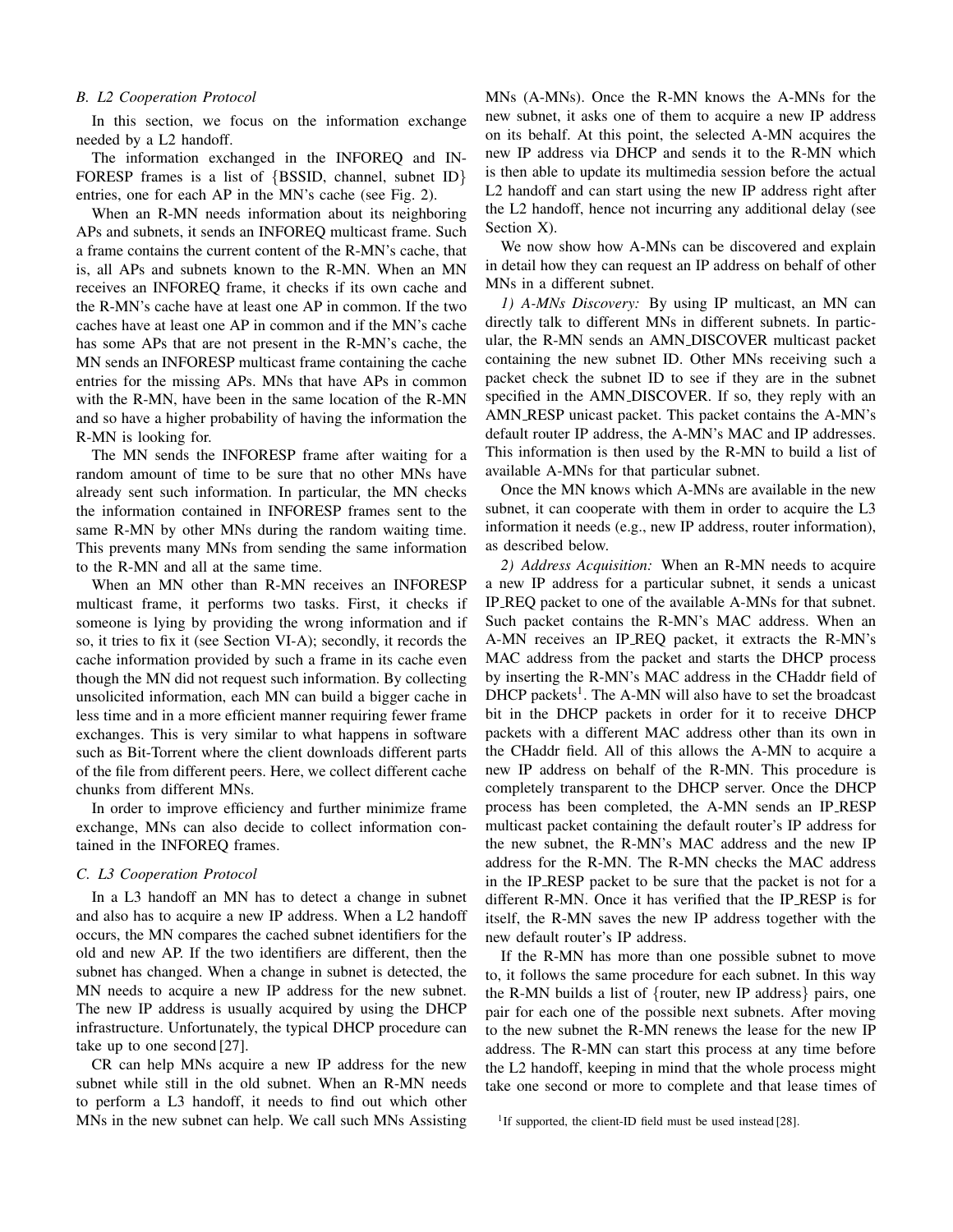

Fig. 3. Layer 2 handoff with authentication in CR

IP addresses are usually on the order of tens of minutes or more<sup>2</sup>.

By reserving IP addresses before moving to the new subnet, we could waste IP addresses and exhaust the available IP pool. Usually, however, the lease time in a mobile environment is short enough to guarantee a sufficient re-use of IP addresses.

Acquiring an IP address from a different subnet other than the one the IP is for could also be achieved by introducing a new DHCP option. Using this option, the MN could ask the DHCP server for an IP address for a specific subnet. This would however, require changes to the DHCP protocol.

#### V. COOPERATIVE AUTHENTICATION

In this section we propose a cooperative approach for authentication in wireless networks. The proposed approach is independent of the particular authentication mechanism used. It can be used for VPN, IPsec, 802.1x or any other kind of authentication. We focus on the 802.1x framework used in Wi-Fi Protected Access (WPA) and IEEE 802.11i [29].

## *A. IEEE 802.1x Overview*

The IEEE 802.1x standard defines a way to perform access control and authentication in IEEE 802 LANs and in particular in IEEE 802.11 wireless LANs using three main entities: supplicant, authenticator and authentication server<sup>3</sup>. The supplicant is the client that has to perform the authentication in order to gain access to the network; the authenticator, among other things, relays packets between supplicant and authentication server; the authentication server, typically a RADIUS server [30], performs the authentication process with the supplicant by exchanging and validating the supplicant's credentials. The critical point, in terms of handoff time in the 802.1x architecture, is that during the authentication process the authenticator allows only EAP Over LAN (EAPOL) traffic to be exchanged with the supplicant. No other kind of traffic is allowed.

#### *B. Cooperation in the Authentication Process*

A well-known property of the wireless medium in IEEE 802.11 networks is that the medium is shared and therefore every MN can hear packets that other stations (STAs) send and receive. This is true when MN and STAs are connected to the same AP - that is, are on the same channel. In [14] Liu et al. make use of this particular characteristic and show how MNs can cooperate with each other by relaying each other's packets so to achieve the optimum bit-rate. In this section we show how a similar approach can be used for authentication purposes.

For simplicity, in the following discussion we suppose that one authenticator manages one whole subnet, so that authentication is required after each L3 handoff. In such a scenario and in this context, we also refer to a subnet as an Authentication Domain (AD). In general, an MN can share the information about ADs in the same way it shares information about subnets. In doing so, an MN knows whether the next AP belongs to the same AD of the current AP or not. In a L2 or L3 handoff we have an MN which performs handoff and authentication, a Correspondent Node (CN) which has an established multimedia session with the MN and a Relay Node (RN) which relays packets to and from the MN. Available RNs for a particular AD can be discovered following a similar procedure to the one described earlier for the discovery of A-MNs (see Section IV-C.1). The difference here is that RN and MN have to be connected to the same AP after the handoff. In this scenario, we assume that RNs are a subset of the available A-MNs. The basic idea is that while the MN is authenticating in the new AD, it can still communicate with the CN via the RN which relays packets to and from the MN (see Fig. 3). Let us look at this mechanism in more detail. Before the MN changes AD/AP, it selects an RN from the list of available RNs for the new AD/AP and sends a RELAY REQ multicast frame to the multicast group. The RELAY REQ frame contains the MN's MAC and IP addresses, the CN's IP address and the selected RN's MAC and IP addresses. The RELAY\_REQ will be received by all the STAs subscribed to the multicast group and, in particular, it will be received by both the  $CN<sup>4</sup>$  and the RN. The RN will relay packets for the MN identified by the MAC address received in the RELAY REQ frame. After performing the handoff, the MN needs to authenticate before it can resume any communication via the AP. However, because of the shared nature of the medium, the MN will start sending packets to the RN as if it was already authenticated. The authenticator will drop the packets, but the RN can hear the packets on the medium and relay them to the CN using its own encryption keys, that is, using its secure connection with the AP. The CN is aware of the relaying because of the RELAY REQ, and so it will start sending packets for the MN to the RN as well. While the RN is relaying packets to and from the MN, the MN will perform its authentication via 802.1x or any other mechanism. Once the authentication

<sup>2</sup>The DHCP client lease file can provide information on current lease times.  $3$ The authentication server is not required in all authentication mechanisms.

<sup>&</sup>lt;sup>4</sup>In congested environments, where smaller TTL values may be preferred, a separate unicast RELAY REQ frame can be sent to the CN.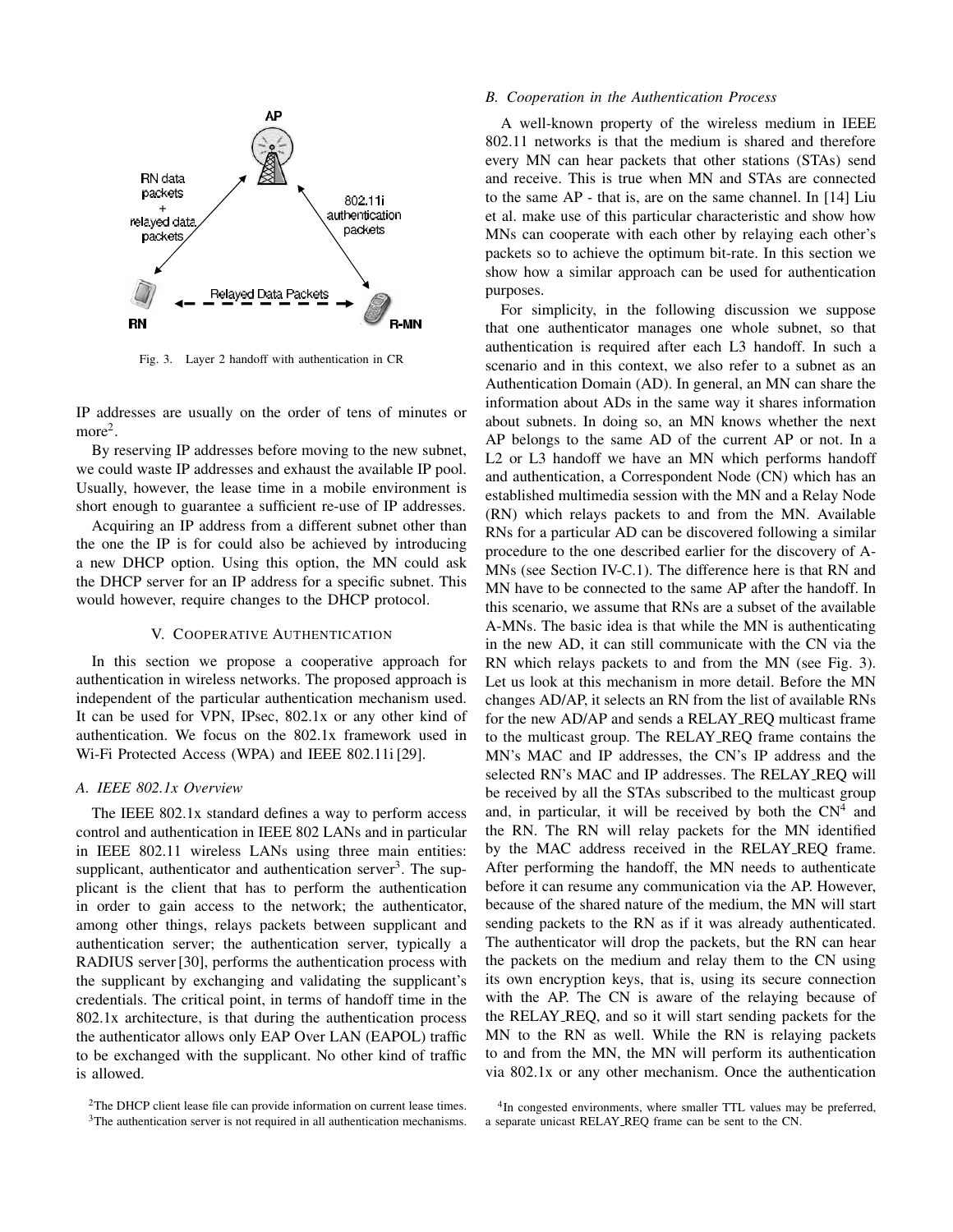

Fig. 4. General IEEE 802.11 MAC layer frame format

process is over and the MN has access to the infrastructure, it can stop the relaying and resume normal communication via the AP. When this happens and the CN starts receiving packets from the MN via the AP, it will stop sending packets to the RN and will resume normal communication with the MN. The RN will detect that it does not need to relay any packet for the MN any longer and will return to normal operation.

In order for this relaying mechanism to work with WPA and 802.11i, MN and RN have to exchange unencrypted L2 data packets for the duration of the relay process. These packets are then encrypted by the RN by using its own encryption keys and are sent to the AP. By responding to an RN discovery, RNs implicitly agree to providing relay for such frames. Such an exchange of unencrypted L2 frames does not represent a security concern since packets can still be encrypted at higher layers and since the relaying happens for a very limited amount of time (see Section VI-B).

One last thing worth mentioning is that by using a relay, we remove the bridging delay in the L2 handoff [1], [2]. Usually, after an MN changes AP, the switch continues sending packets for the MN to the old AP until it updates the information regarding the new AP on its ports. The bridging delay is the amount of time needed by the switch to update this information on its ports. When we use a relay node in the new AP, this relay node is already registered to the correct port on the switch, therefore no update is required on the switch side and the MN can immediately receive packets via the RN.

#### *C. Relay Process*

In the previous section we have shown how an MN can perform authentication while having data packets relayed by the RN. In this section we explain in more detail how relaying is performed.

Fig. 4 shows the format of a general IEEE 802.11 MAC layer frame. Among the many fields we can identify a *Frame Control* field and four *Address* fields. For the relay process we are interested in the four *Address* fields and in the *To DS* and *From DS* one-bit fields that are part of the *Frame Control* field. The *To DS* bit is set to one in data frames that are sent to the Distribution System (DS)<sup>5</sup>. The *From DS* bit is set to one in data frames exiting the DS. The four *Address* fields have

TABLE II IEEE 802.11 MAC LAYER FRAME: ADDRESS FIELDS CONTENT

| To DS | From DS | Address 1    | Address 2    | Address 3    | Address 4 |
|-------|---------|--------------|--------------|--------------|-----------|
|       |         | DA           |              | <b>BSSID</b> | N/A       |
|       |         | DA           | <b>BSSID</b> |              | N/A       |
|       |         | <b>BSSID</b> |              | DА           | N/A       |
|       |         | RA           | ГA           | DА           |           |

a different meaning according to the particular combination of the *To DS* and *From DS* bits. Table II shows the different meanings of the *Address* fields for each combination of the *To DS* and *From DS* bits. The elements appearing in Table II are: Destination Address (DA), Source Address (SA), BSSID, Receiver Address (RA) and Transmitter Address (TA).

In infrastructure mode, when an MN sends a packet, this packet is always sent first to the AP even if both source and destination are associated with the same AP. For such packets the MN sets the *To DS* bit. Other MNs on the same channel can hear the packet but discard it because, as the *To DS* field and *Address* fields suggest, such packet is meant for the AP. When the AP has to send a packet to an MN, it sets the *From DS* bit. All MNs that can hear this packet discard it, except for the MN the packet is for.

When both fields, *To DS* and *From DS*, have a value of one, the packet is sent on the wireless medium from one AP to another AP. In ad-hoc mode, both fields have a value of zero and the frames are directly exchanged between MNs with the same Independent Basic Service Set (IBSS).

In [32] Chandra et al. present an optimal way to continuously switch a wireless card between two or more infrastructure networks or between infrastructure and ad-hoc networks so that the user has the perception of being connected to multiple networks at the same time although using one single wireless card. This approach works well if no real-time traffic is present. When we consider real-time traffic and its delay constraints, continuous switching between different networks and, in particular, between infrastructure and ad-hoc mode is no longer a feasible solution. Although optimal algorithms have been proposed for this [32], the continuous switching of the channel and or operating mode takes a non-negligible amount of time which becomes particularly significant if any form of L2 authentication is present in the network. In such cases, the time needed by the wireless card to continuously switch between networks can introduce significant delay and packet loss.

The approach we propose is based on the idea that ad-hoc mode and infrastructure mode do not have to be mutually exclusive, but rather can complement each other. In particular, MNs can send ad-hoc packets while in infrastructure mode so that other MNs on the shared medium, that is, on the same channel, can receive such packets without involving the AP. Such packets use the 802.11 ad-hoc MAC addresses as specified in [31]. That is, both fields *To DS* and *From DS* have a value of zero and the *Address* fields are set accordingly as specified in Table II. In doing so, MNs can directly send and receive packets to and from other MNs without involving the

<sup>5</sup>A DS is a system that interconnects BSSs and LANs to create an ESS [31].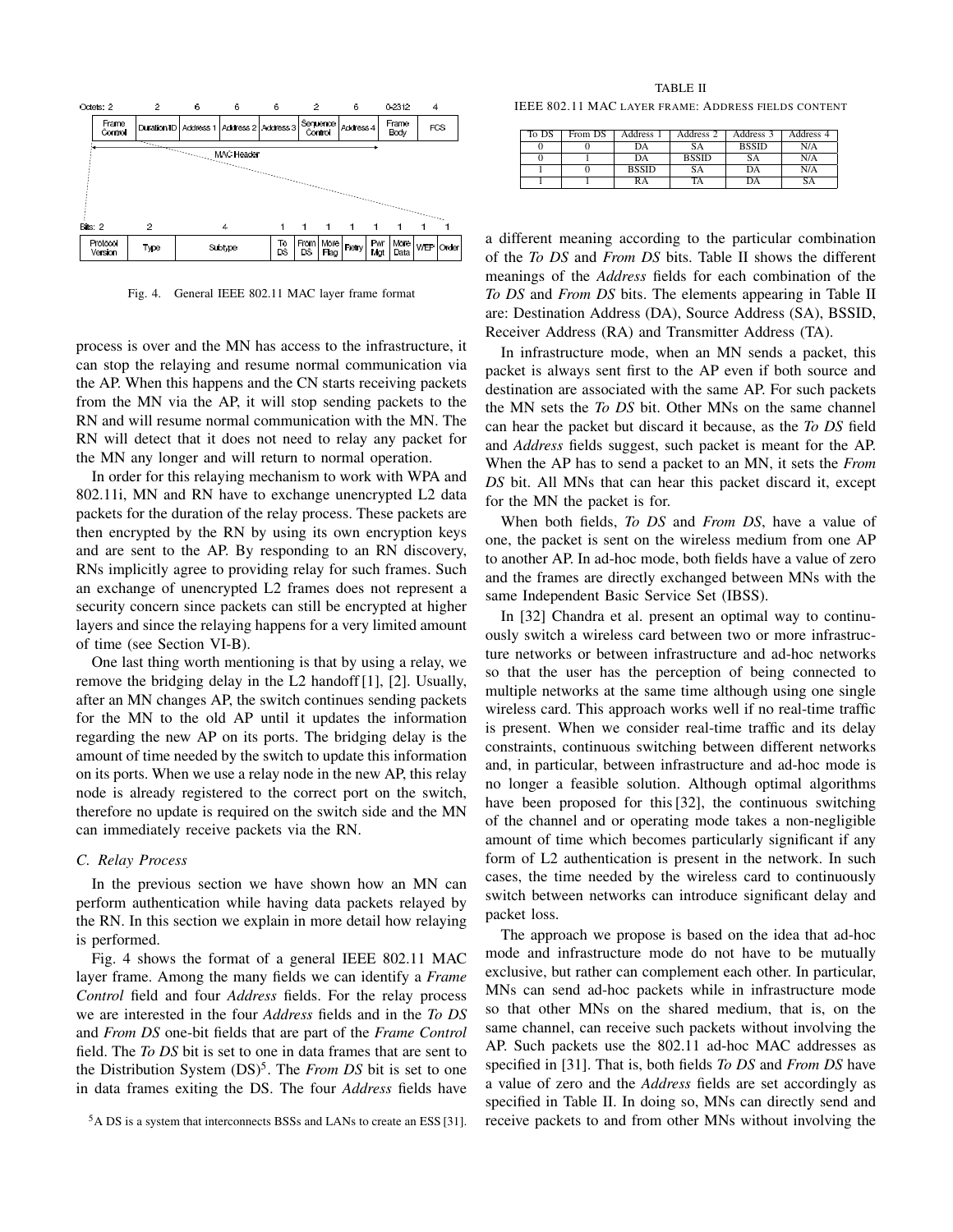AP and without having to switch to ad-hoc mode.

This mechanism allows an RN to relay packets to and from an R-MN without significantly affecting any ongoing multimedia session that the RN might have via the AP. Such an approach can be useful in all those scenarios where an MN in infrastructure mode needs to communicate with other MNs in infrastructure or ad-hoc mode [33] and a continuous change between infrastructure mode and ad-hoc mode is either not possible or convenient.

## VI. SECURITY

Security is a major concern in wireless environments. In this section we address some of the problems encountered in a cooperative environment, focusing on CR.

## *A. Roaming Security Issues*

In this particular context, a malicious user might try to propagate false information among the cooperating MNs. In particular, we have to worry about three main vulnerabilities:

- 1) A malicious user might want to re-direct STAs to fake APs where their traffic can be sniffed and private information can be compromised.
- 2) A malicious user might try to perform DoS attacks by redirecting STAs to far or non-existing APs. This would cause the STAs to fail the association to the next AP during the handoff process. The STA would then have to rely on the legacy scanning process to re-establish network connectivity.
- 3) At L3, a malicious user might behave as an A-MN and try to disrupt a STA' service by providing invalid IP addresses.

In general, we have to remember that the cooperative mechanism described here works on top of any other security mechanism that has been deployed in the wireless network (e.g., 802.11i, WPA). In order for a malicious user to send and receive packets from and to the multicast group, it has to have, first of all, access to the network and thus be authenticated. In such a scenario, a malicious user is a STA with legal access to the network. This means that MAC spoofing attacks are not possible as a change in MAC address would require a new authentication handshake with the network. This also means that once the malicious user has been identified, it can be isolated.

How can we attempt to isolate a malicious node? Since the INFORESP frame is multicast, each MN that has the same information than the one contained in such a frame, can check that the information in such a frame is correct and that no one is lying. If it finds out that the INFORESP frame contains the wrong information, it immediately sends an INFOALERT multicast frame. Such a frame contains the MAC address of the suspicious STA. This frame is also sent by an R-MN that has received a wrong IP address and contains the MAC address of the A-MN that provided that IP address. If *more than one* alert for the *same* suspicious node, is triggered by *different* nodes, the suspicious node is considered malicious and the

information it provides is ignored. Let us look at this last point in more detail.

One single INFOALERT does not trigger anything. In order for an MN to be categorized as bad, there has to be a certain number of INFOALERT multicast frames sent by *different* nodes, all regarding the *same* suspicious MN. This certain number can be configured according to how paranoid someone is about security but, regardless, it has to be more than one. Let us assume this number to be five. If a node receives five INFOALERT multicast frames from five different nodes regarding the same MN, then it marks such an MN as bad. This mechanism could be compromised if either a malicious user can spoof five different MAC addresses (and this is not likely for the reasons we have explained earlier) or if there are five different malicious users that are correctly authenticated in the wireless network and that can coordinate their attacks. If this last situation occurs, then there are bigger problems in the network to worry about than handoff policies. Choosing the number of INFOALERT frames required to mark a node as malicious to be very large would have advantages and disadvantages. It would give more protection against the exploitation of this mechanism for DoS attacks as the number of malicious users trying to exploit INFOALERT frames would have to be high. On the other hand, it would also make the mechanism less sensitive to detect a malicious node as the number of INFOALERT frames required to mark the node as bad might never be reached or it might take too long to reach. So, there is clearly a trade-off.

Regardless, in either one of the three situations described at the beginning of this section, the MN targeted by the malicious user would be able to easily recover from an attack by using legacy mechanisms such as active scanning and DHCP address acquisition, typically used in non-cooperative environments.

## *B. Cooperative Authentication and Security*

In order to improve security in the relay process, we introduce some countermeasures that nodes can use to prevent exploitation of the relay mechanism. The main concern in having a STA relay packets for an unauthenticated MN is that such an MN might try to repeatedly use the relay mechanism and never authenticate to the network. In order to prevent this, we introduce the following countermeasures:

- 1) Each RELAY REQ frame allows an RN to relay packets for a limited amount of time. After this time has passed, the relaying stops. The relaying of packets is required only for the time needed by the MN to perform the normal authentication process.
- 2) An RN relays packets only for those nodes which have sent a RELAY REQ packet to it while still connected to their previous AP.
- 3) RELAY REQ packets are multicast. All the nodes in the multicast group can help in detecting bad behaviors such as one node repeatedly sending RELAY REQ frames.

All of the above countermeasures work if we can be sure of the identity of a node and, in general, this is not always the case as malicious users can perform MAC spoofing attacks,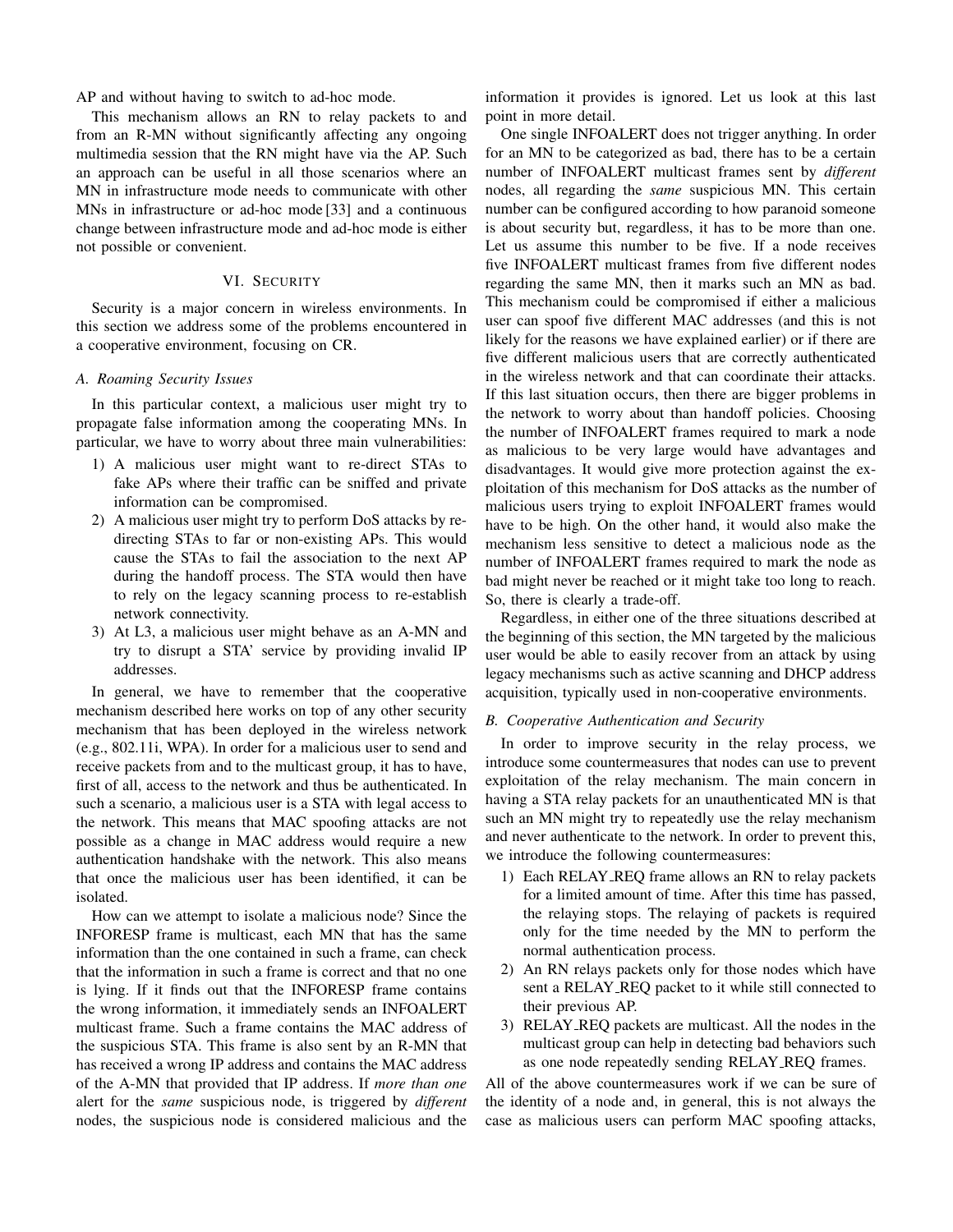for example. However, as we have explained in Section VI-A, MAC spoofing attacks are not possible in the present framework.

This said, we have to remember that before an RN can relay packets for an MN, it has to receive the proper RELAY REQ packet from the MN. Such a packet has to be sent by the MN while still connected to the old AP. This means that the MN has to be authenticated with the previous AP in order to send such a packet. Furthermore, once the relaying timeout has expired, the RN will stop relaying packets for that MN. At this point, even if the MN can change its MAC address, it would not be able to send a new RELAY REQ as it has to first authenticate again with the network (e.g., using 802.11i) and therefore no relaying would take place. In the special case in which the old AP belongs to an open network<sup>6</sup>, a malicious node could perform MAC spoofing and exploit the relay mechanism in order to have access to the secure network. In this case, securing the multicast group by performing authentication and encryption at the multicast group level could prevent this kind of attacks although it may require infrastructure support.

In conclusion, we can consider the three countermeasures introduced at the beginning of this section, to be more than adequate in avoiding exploitation of the relaying mechanism.

## VII. STREAMING MEDIA SUPPORT

SIP can be used, among other things, to update new and ongoing media sessions. In particular, the IP address of one or more of the participants to the media session can be updated. In general, after an MN performs a L3 handoff, a media session update is required to inform the various parties about the MN's new IP address [34].

If the CN does not support cooperation, the relay mechanism as described in Section V-B does not work and the CN keeps sending packets to the MN's old IP address, being unaware of the relay process. This is the case for example, of an MN establishing a streaming video session with a stream media server. In this particular case, assuming that the media server supports SIP, a SIP session update is performed to inform the media server that the MN's IP address has changed. The MN sends a re-INVITE to the media server updating its IP address to the RN's IP address. In this way, the media server starts sending packets to the RN and relay can take place as described earlier.

Once the relaying is over, if the MN's authentication was successful, the MN sends a second re-INVITE including its new IP address, otherwise, once the timeout for relaying expires, the relaying process stops and the RN terminates the media session with the media server.

SIP and media session updates will be discussed further in Section X.

#### VIII. BANDWIDTH AND ENERGY USAGE

By sharing information, the MNs in the network do not have to perform individual tasks such as scanning, which would normally consume a considerable amount of bandwidth and energy. This means that sharing data among MNs is usually more energy and bandwidth efficient than having each MN perform the correspondent individual task. We discuss the impact of CR on energy and bandwidth below.

In CR, bandwidth usage and energy expended are mainly determined by the number of multicast packets that each client has to send for acquiring the information it needs. The number of multicast packets is directly proportional to the number of clients supporting the protocol that are present in the network. In general, more clients introduce more requests and more responses. However, having more clients that support the protocol ensures that each client can collect more information with each request, which means that overall each client will need to send fewer packets. Furthermore, by having the INFORESP frames as multicast frames, many MNs will benefit from each response and not just the MN that sent the request. This will minimize the number of packets exchanged, in particular the number of INFOREQ sent.

To summarize, with increasing number of clients, suppression of multicast takes place, so the number of packets sent remains constant.

In general, sending a few long packets is more efficient than sending many short ones. As explained in Section IV-B, for each AP the information included in an INFOREQ or INFORESP packet is a cache entry (see Fig. 2), that is, a triple {BSSID, Channel, Subnet ID} for a total size of 6+4+4 = 14 bytes. Considering that an MTU size is 1500 bytes, that each cache entry takes about 14 bytes, and that IP and UDP headers take together a total of 28 bytes, each INFOREQ and INFORESP packet can carry information about no more than 105 APs for a maximum of 1472 bytes.

In [35] Henderson et al., analyze the behavior of wireless users in a campus-wide wireless network over a period of seventeen weeks. They found that:

- Users spend almost all of their time at their home location. The home location is defined as the AP where they spend most of the time and all the APs within 50 meters of this one.
- The median number of APs visited by a user is 12, but the median differs for each device type, with 17 for laptops, 9 for PDAs and 61 for VoIP devices such as VoIP phones.

This shows that most devices will spend most of their time at their home location, which means that they will mostly deal with a small number of APs. However, even if we consider the median number of APs that clients use throughout the trace period of seventeen weeks, we can see that when using laptops and PDAs each MN would have to know about the nearest 9-17 APs. For VoIP devices that are always on, the median number of APs throughout the trace period is 61. In our implementation each INFOREQ and INFORESP packet carries information about 105 APs at most. Regardless of the

<sup>&</sup>lt;sup>6</sup>Under normal conditions this is very unluckily but it might happen for handoffs between different administration domains, for example.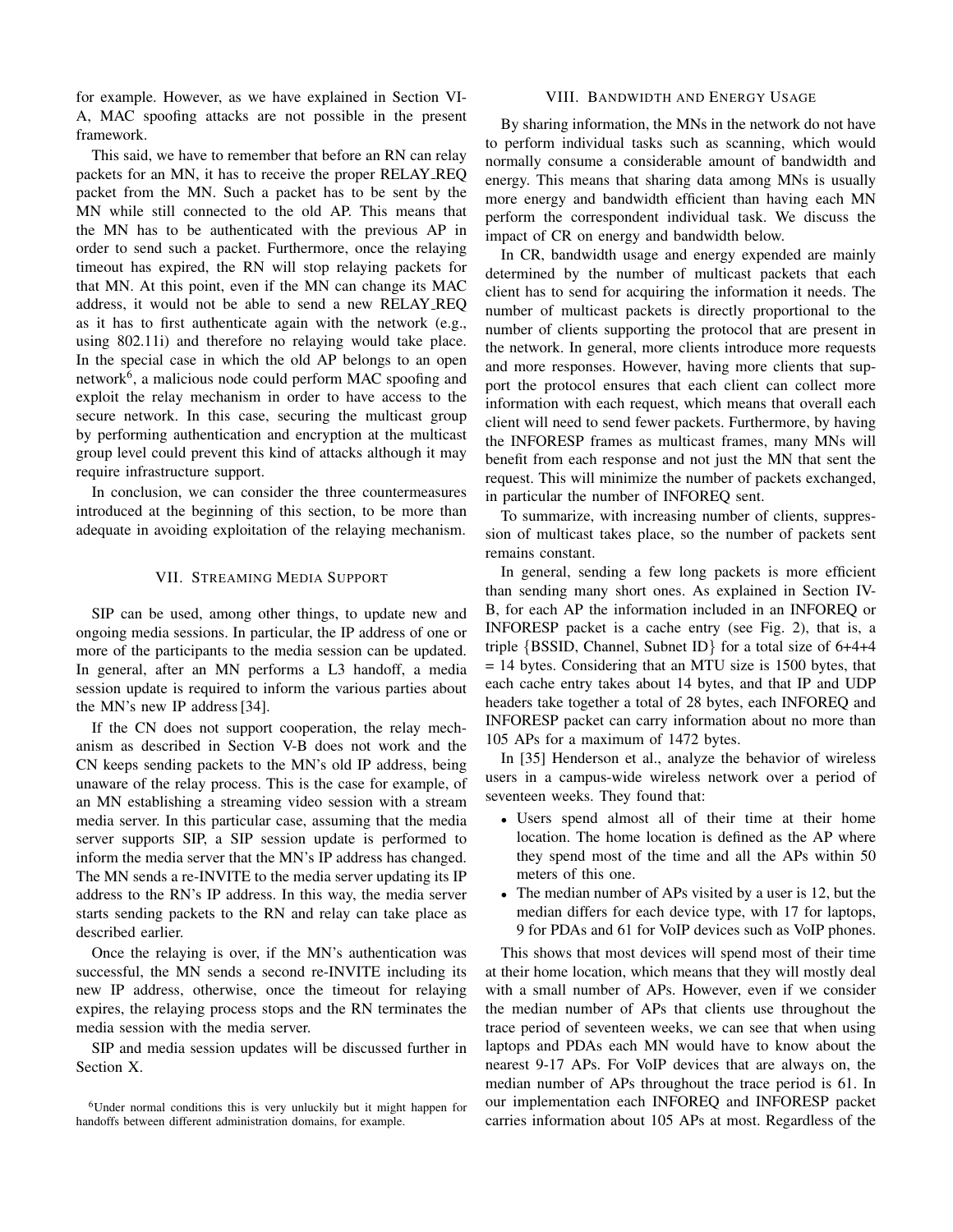

Fig. 5. Implementation module interaction

type of device used, information about the next possible APs fits in a single INFOREQ or INFORESP frame. Also, once the cache has been filled, spending most of the time at the home location means that no new data is needed for most of the time, thus minimizing the number of INFOREQ and INFORESP packets exchanged.

The relay mechanism introduced in Section V for cooperative authentication introduces some bandwidth overhead. This is because for each packet that has to be sent by the MN to the CN and vice-versa, the packet occupies the medium twice; once when being transmitted between MN and RN and once when being transmitted between RN and AP. This however, happens only for the few seconds needed by the MN to authenticate. Furthermore, both of the links MN-RN and RN-AP are maximum bit-rate links, so the *time on air* for each data packet is small.

## IX. EXPERIMENTS

In the present section we describe implementation details and measurement results for CR.

#### *A. Environment*

All the experiments were conducted at Columbia University on the 7th floor of the Schapiro building. We used four IBM Thinkpad laptops: three IBM T42 laptops using Intel Centrino Mobile technology with a 1.7 GHz Pentium processor and 1GB RAM and one IBM laptop with an 800 MHz Pentium III processor and 384 MB RAM. Linux kernel version 2.4.20 was installed on all the laptops. All the laptops were equipped with a Linksys PCMCIA Prism2 wireless card. Two of them were used as wireless sniffers, one of them was used as roaming client and one was used as "helper" to the roaming client, that is, it replied to INFOREQ frames and behaved as an A-MN. For cooperative authentication the A-MN was also used as RN. Two Dell Dimension 2400 desktops were used, one as CN and the other as RADIUS server [30]. The APs used for the experiments were a Cisco AP1231G which is an enterprise AP and a Netgear WG602 which is a SOHO/home AP.

#### *B. Implementation Details*

In order to implement the cooperation protocol we modified the wireless card driver and the DHCP client. Furthermore, a



Fig. 6. L3 handoff environment

cooperation manager was also created in order to preserve state information and coordinate wireless driver and DHCP client. For cooperative authentication, the WPA supplicant was also slightly modified to allow relay of unencrypted frames. The HostAP [36] wireless driver, an open-source WPA supplicant [37], and the ISC DHCP client [38] were chosen for the implementation. The different modules involved and their interaction is depicted in Fig. 5. A UDP packet generator was also used to generate small packets with a packetization interval of 20 ms in order to simulate voice traffic. For the authentication measurements, we used FreeRADIUS [39] as RADIUS server.

#### *C. Experimental Setup*

For the experiments we used the Columbia University 802.11b wireless network which is organized as one single subnet. In order to test L3 handoff, we introduced another AP connected to a different subnet (Fig. 6). The two APs operated on two different non-overlapping channels.

The experiments were conducted by moving the roaming client between two APs belonging to different subnets, thus having the client perform L2 and L3 handoffs in either direction.

Packet exchanges and handoff events were recorded using the two wireless sniffers (kismet [40]), one per channel. The trace files generated by the wireless sniffer were later analyzed using Ethereal [41].

In the experimental set-up we do not consider a large<sup>7</sup> presence of other MNs under the same AP since air-link congestion is not relevant to the handoff measurements. Delays due to collisions, backoff, propagation delay and AP queuing delay are irrelevant since they usually are on the order of micro-seconds under normal conditions. However, even if we consider these delays to be very high because of a high level of congestion, the MN should worry about not being able to make or continue a call as the AP has reached its maximum capacity. Handoff delay would, at this point, become a second order problem. Furthermore, in this last scenario, the MN should avoid to do handoff to a very congested AP in the first place

 $7$ Other MNs were present in the Columbia wireless network during the experiments.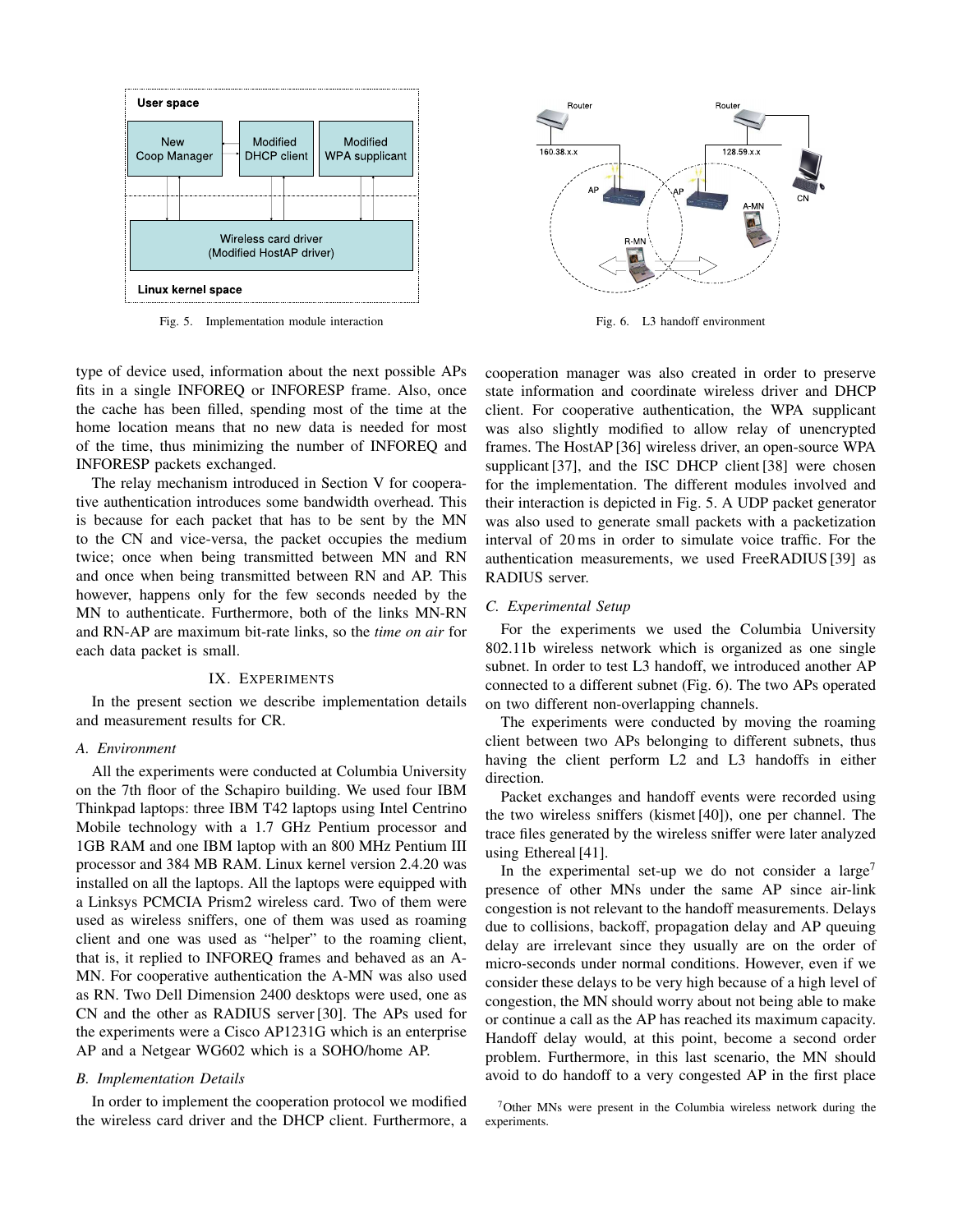

Fig. 7. Measured L2 and L3 handoff time with CR in an open network

as part of a good handoff policy (see Section XI). Updating information at the Home Agent or SIP Registrar is trivial and does not have the same stringent delay requirements that midcall mobility has, therefore it will not be considered.

## *D. Results*

In this section we show the results obtained in our experiments. In Section IX-D.1, we consider an open network with no authentication in order to show the gain of CR in an open network. In Section IX-D.2, authentication is added and, in particular, we consider a wireless network with IEEE 802.11i enabled.

We define L2 handoff time as scanning time + open authentication and association time + IEEE 802.11i authentication time. The last contribution to the L2 handoff time is not present in open networks. Similarly, we define the L3 handoff time as subnet discovery time + IP address acquisition time.

In the following experiments we show the drastic improvement achieved by CR in terms of handoff time. At L2 such an improvement is possible because, as we have explained in Section IV-A, MNs build a cache of neighbor APs so that scanning for new APs is not required and the delay introduced by the scanning procedure during the L2 handoff is removed. Furthermore, by using relays (see Section V), an MN can send and receive data packets *during* the authentication process, thus eliminating the 802.11i authentication delay. At L3, MNs cache information about which AP belongs to which subnet, hence immediately detecting a change in subnet by comparing the subnet IDs of the old and new APs. This provides a way to detect a subnet change and at the same time makes the subnet discovery delay insignificant. Furthermore, with CR, the IP address acquisition delay is completely removed since each node can acquire a new IP address for the new subnet while still in the old subnet (see Section IV-C).

It is important to notice that in current networks<sup>8</sup> there is no standard way to detect a change in subnet in a timely manner<sup>9</sup>.

TABLE III

PERFORMANCE OVERVIEW FOR CR (AVERAGE)

| <b>IP_REO - IP_RESP</b> | $867.0$ ms        |
|-------------------------|-------------------|
| $1.2$ handoff           | $4.2 \text{ ms}$  |
| L <sub>3</sub> handoff  | $11.4$ ms         |
| Total handoff           | $15.6 \text{ ms}$ |
| Packet loss             | 1.3 packets       |



Fig. 8. Average handoff time for CR and IEEE 802.11b in an open network

Recently, DNA for IPv4 (DNAv4) [43] was standardized by the DHC working group within the IETF in order to detect a subnet change in IPv4 networks. This mechanism, however, works only for previously visited subnets for which the MN still has a valid IP address and can take up to hundreds of milliseconds to complete. Furthermore, if L2 authentication is used, a change in subnet can be detected only after the authentication process completes successfully. Because of this, in the handoff time measurements for the standard IEEE 802.11 handoff procedure, the delay introduced by subnet change discovery is not considered.

To summarize, in theory by using CR the only contribution to the L2 handoff time is given by open authentication and association and there is no contribution to the L3 handoff time

<sup>8</sup>Within the IETF, the DNA working group is standardizing the detection of network attachments for IPv6 networks only [42].

<sup>&</sup>lt;sup>9</sup>Router advertisements are typically broadcast only every few minutes.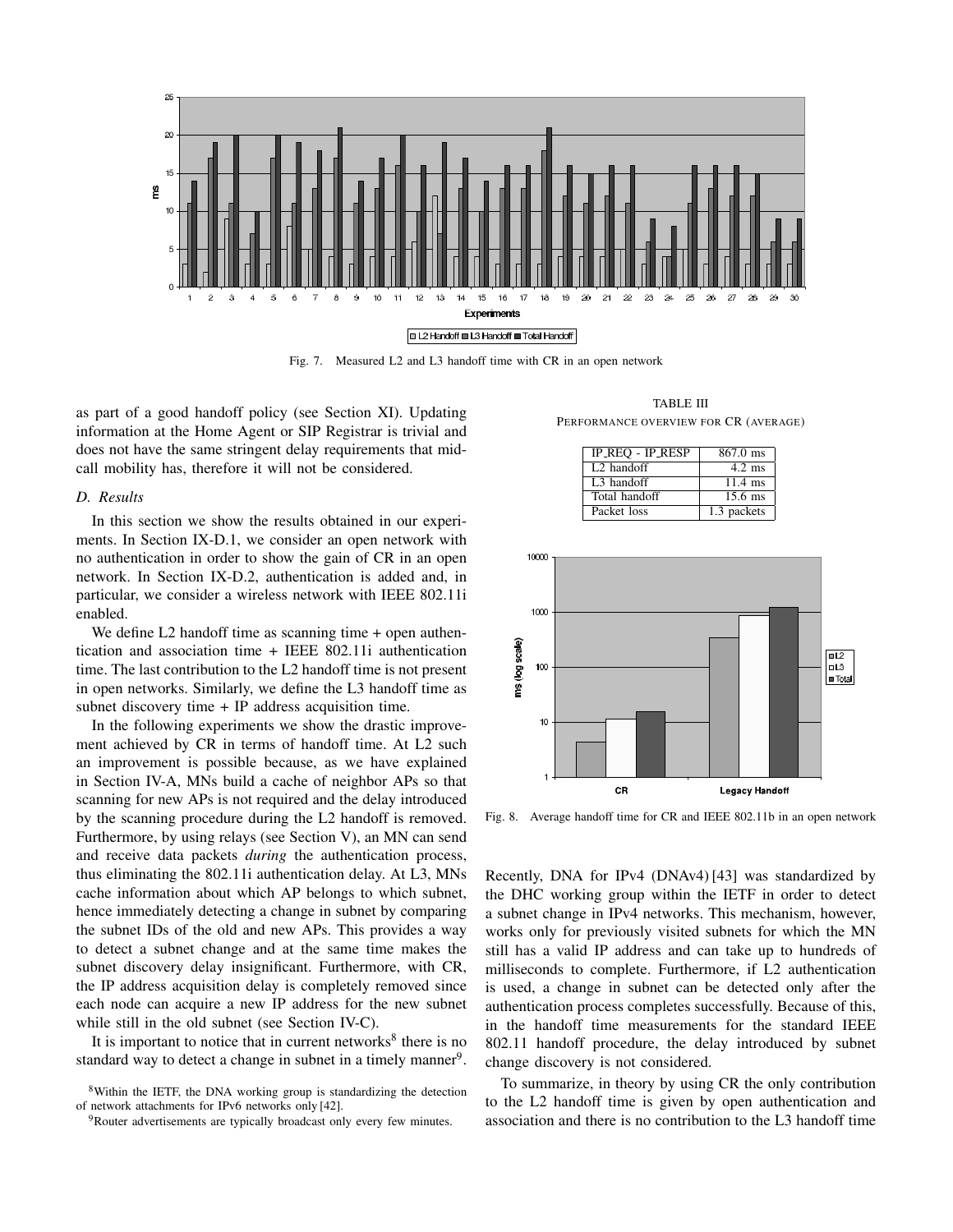

Fig. 9. Authentication delay in IEEE 802.11i



Fig. 10. Handoff time in IEEE 802.11i networks

whatsoever, that is, the L3 handoff time is zero. In practice, this is not exactly true. Some other sources of delay have to be taken into consideration as we show in more detail in Section IX-D.3.

*1) L2 and L3 Roaming:* We show the handoff time when an MN is performing a L2 and L3 handoff without any form of authentication, that is, the MN is moving in an open network. In such a scenario, before the L2 handoff occurs, the MN tries to build its L2 cache if it has not already done so. Furthermore, the MN also searches for any available A-MN that might help it in acquiring an IP address for the new subnet. The scenario is the same as the one depicted in Fig. 6.

Fig. 7 shows the handoff time when CR is used. In particular, we show the L2, L3 and total L2+L3 handoff times over 30 handoffs. As we can see, the total L2+L3 handoff time has a maximum value of 21 ms in experiment 18. Also, we can see how, even though the L3 handoff time is higher on average than the corresponding L2 handoff time, there are situations where these two become comparable. For example, we can see in experiment 24 how the L2 and L3 handoff times are equal and in experiment 13 how the L2 handoff time exceeds the corresponding L3 handoff time. The main causes for this variance will be presented in Section IX-D.3. **EXERCT 12.1 EXERCT**<br> **EXERCT THANDOFF THE CALC TRANSFER CALC TRANSFER CALC TRANSFER CALC TRANSFER CALC TRANSFER CALC TRANSFER CALC TRANSFER CALC TRANSFER THANDOFF THANDOFF THANDOFF THANDOFF THANDOFF THANDOFF THANDOFF T** 

Fig. 7 and Table III show how, on average, with CR the total L2+L3 handoff time is less than 16 ms, which is less than half of the 50 ms requirement for assuring a seamless handoff when real-time traffic is present.

Table III shows the average values of IP address acquisition time, handoff time, and packet loss during the handoff process. The time between IP REQ and IP RESP is the time needed by the A-MN to acquire a new IP address for the R-MN. This time can give a good approximation of the L3 handoff time that we would have without cooperation. As we can see, with cooperation we reduce the L3 handoff time to about 1.5% of what we would have without cooperation. Table III also shows that the packet loss experienced during a L2+L3 handoff is negligible when using CR.

Fig. 8 shows the average delay over 30 handoffs of L2, L3 and L2+L3 handoff times for CR and for the legacy 802.11

16 ms for CR while it is about 1210 ms for the legacy 802.11 handoff mechanism. CR has reduced the total handoff time to 1.3% of the handoff time introduced by the standard 802.11 handoff procedure.

*2) L2 and L3 Roaming with Authentication:* Here we show the handoff time when IEEE 802.11i is used together with EAP-TLS and PEAP/MSCHAPv2.

Fig. 9 shows the average over 30 handoffs of the delay introduced in a L2 handoff by the certificate/credentials exchange and the session key exchange. Different key lengths are also considered for the generation of the certificates<sup>10</sup>. As expected, the exchange of certificates takes most of the time. This is the reason why mechanisms such as fast-reconnect [44], [45] improve L2 handoff times considerably, although still on the order of hundreds of milliseconds.

Generally speaking, any authentication mechanism can be used together with CR. Fig. 10 shows the average over 35 handoffs of the total L2, L3 and L2+L3 handoff times. In particular, we show the handoff time for EAP-TLS with 1024 and 2048 bits key, PEAP/MSCHAPv2 with 1024 bits key and CR. The average L2+L3 handoff times are respectively 1580 ms, 1669 ms, 1531 ms and 21 ms. By using CR, we achieve a drastic improvement in the total handoff time. As we can see, CR reduces the handoff time to 1.4% or less of the handoff time introduced by the standard 802.11 mechanism. This significant improvement is possible because at L2 with CR we bypass the whole authentication handshake by relaying packets. At L3 we are able to detect a change in subnet in a timely manner and acquire a new IP address for the new subnet while still in the old subnet.

Fig. 11 shows in more detail the two main contributions to the L2 handoff time when a relay is used. We can see that, on average, the time needed for the first data packet to be transmitted after the handoff takes more than half of the total L2 handoff time. Here, with data packet we are referring to a packet sent by our UDP packet generator. By analyzing the wireless traces collected in our experiments, we found

<sup>&</sup>lt;sup>10</sup>The length of certificates affects the handoff time much more than the length of session keys.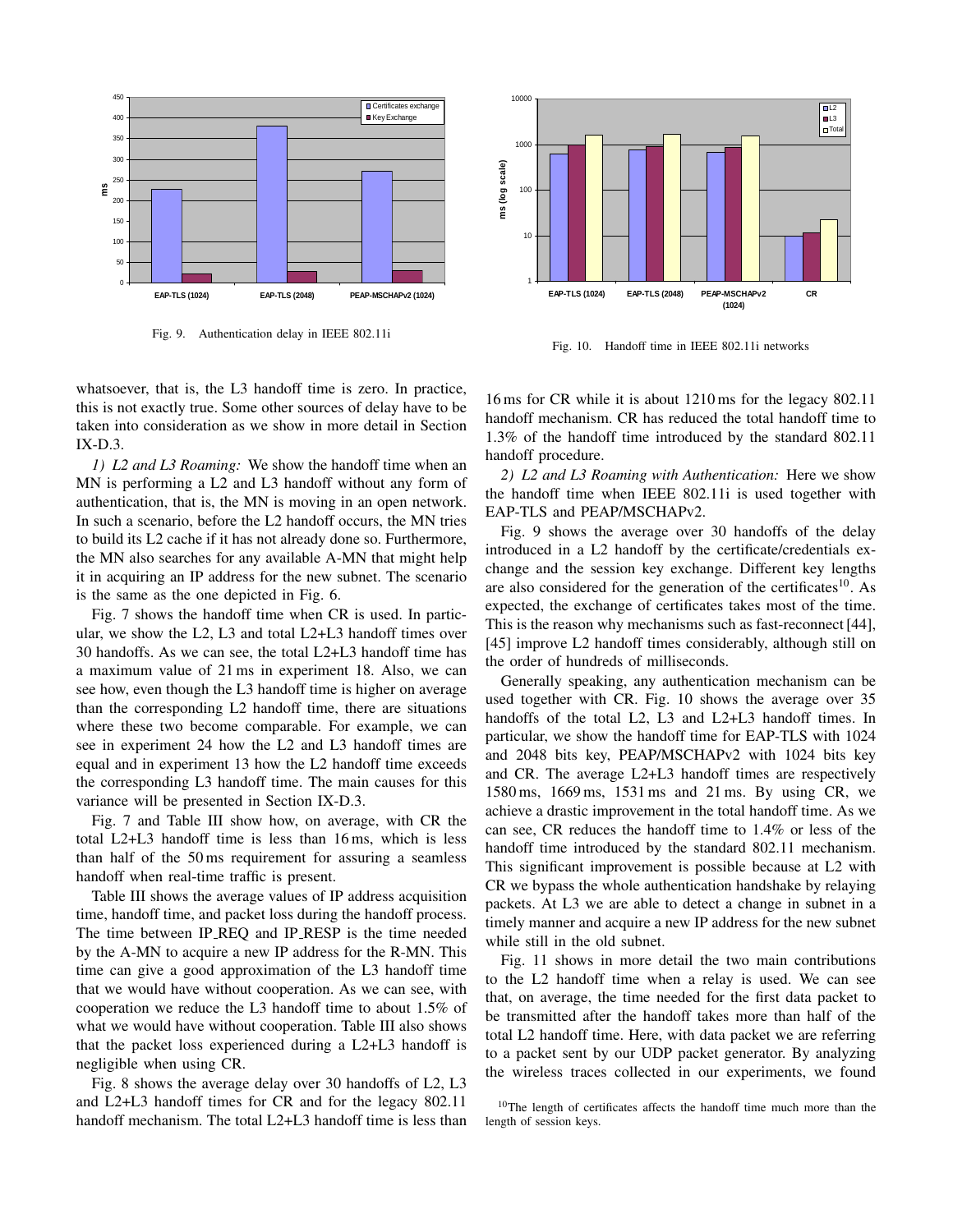

Fig. 11. CR L2 handoff time in IEEE 802.11i networks

that the first data packet after the handoff is not transmitted immediately after the L2 handoff completes because the wireless driver needs to start the handshake for the authentication process. This means that the driver already has a few packets in the transmission queue that are waiting to be transmitted when our data packet enters the transmission queue. This, however, concerns only the first packet to be transmitted after the L2 handoff completes successfully. All subsequent data packets will not encounter any additional delay due to relay.

*3) Measurement Variance:* We have encountered a high variance in the L2 handoff time. In particular, most of the delay is between the authentication request and authentication response, before the association request. Within all the measurements taken, such behaviour appeared to be particularly prominent when moving from the Columbia AP to the Netgear AP. This behavior, together with the results shown by Mishra et al. in [2], have lead us to the conclusion that such a variance is caused by the cheap hardware used in the low-end Netgear AP.

At L3, ideally, the handoff time should be zero as we acquire all the required L3 information while still in the old subnet. The L3 handoff time shown in Fig. 7 can be roughly divided in two main components: *signaling delay* and *polling delay*. The signaling delay is due to various signaling messages exchanged among the different entities involved in setting up the new L3 information in the kernel (wireless driver and DHCP client); the polling delay is introduced by the polling of variables in between received-signal-strength samples<sup>11</sup>, done in order to start the L3 handoff process in a timely manner with respect to the L2 handoff process.

These two delays are both implementation dependent and can be reduced by further optimizing the implementation.

## X. APPLICATION LAYER MOBILITY

We suggest a method for achieving seamless handoffs at the application layer using SIP and CR. Implementation and analysis of the proposed approach are reserved for future work.

| $v=0$                                               |
|-----------------------------------------------------|
| o=Laura 289083124 289083124 IN IP4 five.example.com |
| $t=0$ 0                                             |
| c=IN IP4 131.160.1.112                              |
| a=group:FID $1\ 2\ 3$                               |
| m=audio 30000 RTP/AVP 0                             |
| $a = mid:1$                                         |
| $m =$ audio 30002 RTP/AVP 8                         |
| $a = mid:2$                                         |
| $m =$ audio 20000 RTP/AVP 0.8                       |
| c=IN IP4 131.160.1.111                              |
| $a = mid:3$                                         |
|                                                     |

Fig. 12. RFC3388, SDP format

Generally speaking, there are two main problems with application layer mobility. One is that the SIP handshake (re-INVITE  $\Rightarrow$  200 OK  $\Rightarrow$  ACK) takes a few hundred milliseconds to complete, exceeding the requirements of seamless handoff for real-time media. The second is that we do not know *a priori* in which direction the user is going to move.

In order to solve these two problems, we have to define a mechanism that allows the MN to start the application layer handoff before the L2 handoff and to do it so that the MN does not move to the wrong AP or subnet after updating the SIP session. Furthermore, the new mechanism also has to work in the event of the MN deciding not to perform the L2 handoff at all after performing the SIP session update, that is, after updating the SIP session with the new IP address.

The SIP mobility mechanism [34] and CR can be combined. In particular, we consider an extension of the relay mechanism discussed in Section V-B. Let us assume that the MN performing the handoff has already acquired all the necessary L2 and L3 information as described in Sections IV-B, IV-C and V. This means that the MN has a list of possible RNs and IP addresses to use after the L2 handoff, one for each of the various subnets it could move to next. At this point, before performing any L2 handoff, the MN needs to update its multimedia session. The up-link traffic does not cause particular problems as the MN already has a new IP

 $11$ Received-signal-strength values are measured by the wireless card driver.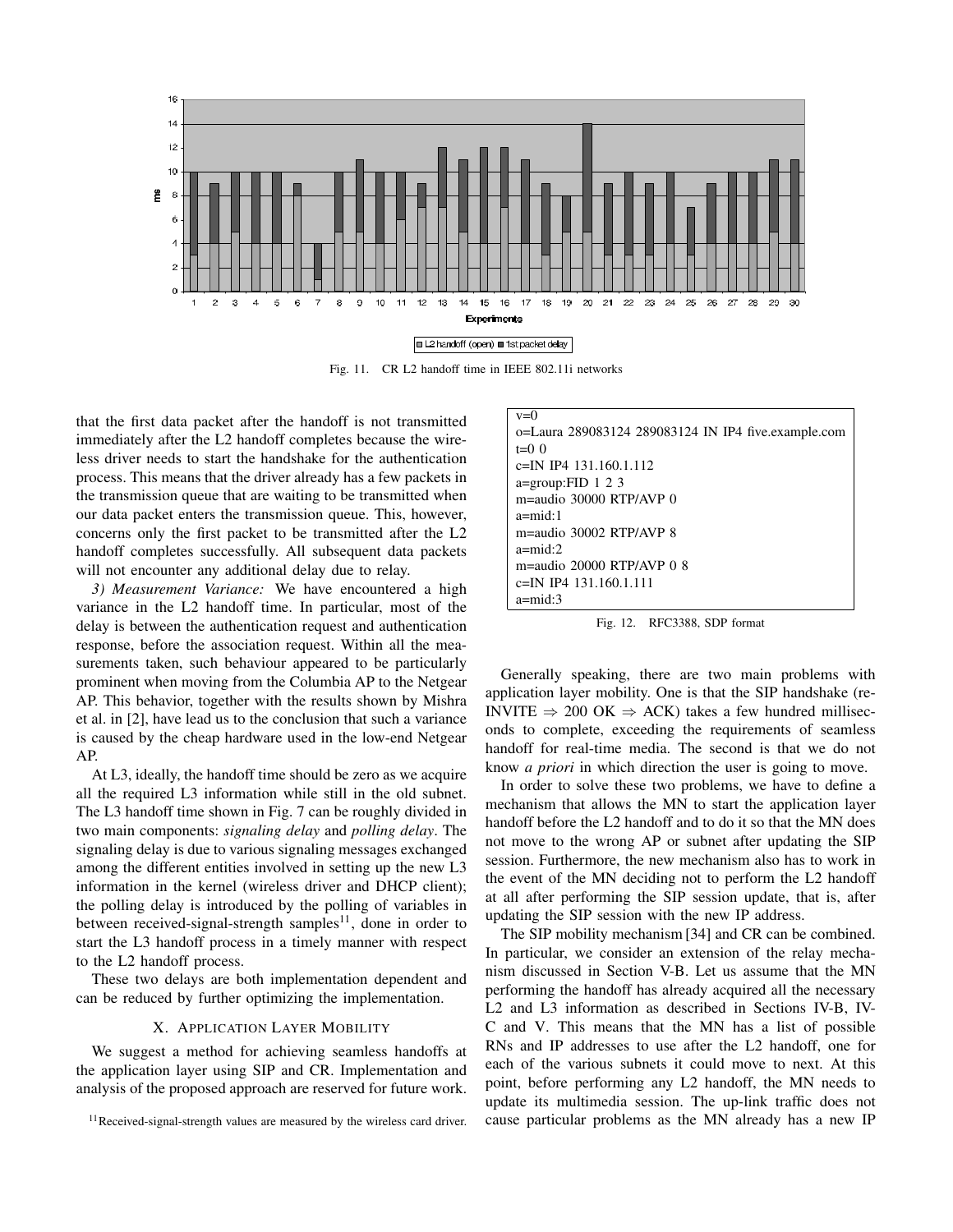address to use and can start sending packets via the RN right after the L2 handoff. The down-link traffic is more problematic since the CN will continue sending packets to the MN's old IP address as it is not aware of the change in the MN's IP address until the session has been updated.

The basic idea is to update the session so that the same media stream is sent, at the same time, to the MN and to all the RNs in the list previously built by the MN. In this way, regardless of which subnet/AP the MN will move to, the corresponding RN will be able to relay packets to it. If the MN does not change AP at all, nothing is lost as the MN is still receiving packets from the CN. After the MN has performed the L2 handoff and has connected to one of the RNs, it may send a second re-INVITE via the RN so that the CN sends packets to the current RN only, without involving the other RNs any longer. Once the authentication process successfully completes, communication via the AP can resume. At this point, one last session update is required so that the CN can send packets directly to the MN without any RN in between.

In order to send multiple copies of the same media stream to different nodes, that is, to the MN performing the handoff and its RNs, the MN can send to the CN a re-INVITE with an SDP format as described in RFC 3388 [46] and shown in Figure 12. In this particular format, multiple *m* lines are present with multiple *c* lines and grouped together by using the same Flow Identification (FID). A station receiving a re-INVITE with an SDP part as shown in Figure 12 sends an audio stream to a client with IP address 131.160.1.112 on port 30000 (if the PCM  $\mu$ -law codec is used) and to a client with IP address 131.160.1.111 on port 20000. In order for the same media stream to be sent to different clients at the same time, all the clients have to support the same codec [46]. In our case, we have to remember that RNs relay traffic to MNs, they do not play such traffic. Because of this, we can safely say that each RN supports any codec during the relay process, hence a copy of the media stream can always be sent to an RN by using the SDP format described in [46].

It is worthwhile to notice that in the session update procedure described above, no buffering is necessary. As we have explained in Section IX-D and shown in Table III, the L2+L3 handoff time is on the order of 16 ms for open networks, which is less than the packetization interval for typical VoIP traffic. When authentication is used (see Figure 10), the total L2+L3 handoff time is on the order of 21 ms. In both cases packet loss is negligible, hence making any buffering of packets unnecessary.

## XI. LOAD BALANCING

CR can also play a role in AP load balancing. Today, there are many problems with the way MNs select the AP to connect to. The AP is selected according to the link signal strength and SNR levels while other factors such as effective throughput, number of retries, number of collisions, packet loss, bit-rate or BER are not taken into account. This can cause an MN to connect to an AP with the best SNR but low throughput, high number of collisions and packet loss because

that AP is highly congested. If the MN disassociates or the AP deauthenticates it, the MN looks for a new candidate AP. Unfortunately, with a very high probability, the MN will pick the same AP because its link signal strength and SNR are still the "best" available. The information regarding the congestion of the AP is completely ignored and this bad behavior keeps repeating itself. This behavior can create situations where users end up connecting all to the "best" AP creating the scenario depicted earlier and at the same time leaving other APs underutilized [47], [48].

CR can be very helpful in such a context. In particular, we can imagine a situation where an MN wants to gather statistics about the APs that it might move to next, that is, the APs that are present in its cache. In order to do so, the MN can ask other nodes to send statistics about those APs. Each node can collect different kind of statistics, such as available throughput, bit-rate, packet loss, retry rate. Once these statistics have been gathered, they can be sent to the MN that has requested them. The MN, at this point has a clear picture of which APs are more congested and which others can support the required QoS, therefore making a smarter handoff decision. By using this approach we can achieve an even distribution of traffic flows among neighboring APs.

The details of this mechanism are reserved for future study but can be easily derived from the procedures earlier introduced for achieving fast L2 and L3 handoffs.

#### XII. MULTICAST AND SCALABILITY

For simplicity, in this paper we have considered one single multicast group to which all MNs subscribe. In reality, however, this introduces significant problems in terms of scalability. In order to address scalability concerns, we can think of using different multicast groups, each restricted to, for example, a subnet, an ESS, or a BSS.

The problem in such case is that two MNs belonging to two different multicast groups need to know the multicast IP address of each other in order to cooperate. To solve this problem we can follow two approaches. In the first approach MNs cache their multicast address and share it in the same way they share other information such as subnet ID. In the second approach, each MN computes its own multicast address and other MNs' multicast address as the hash of one or more known parameters such as current BSSID and subnet ID. In doing so, each MN can compute the multicast address of another MN by knowing the other MN's current BSSID and subnet ID, for example.

## XIII. AN ALTERNATIVE TO MULTICAST

Using IP multicast packets can become inefficient in highly congested environments with a dense distribution of MNs. In such environments a good alternative to multicast can be represented by ad-hoc networks. Switching back-and-forth between infrastructure mode and ad-hoc mode has already been used by MNs in order to share information for fault diagnosis [33]. As we pointed out in Section V-C, continuously switching between ad-hoc and infrastructure mode introduces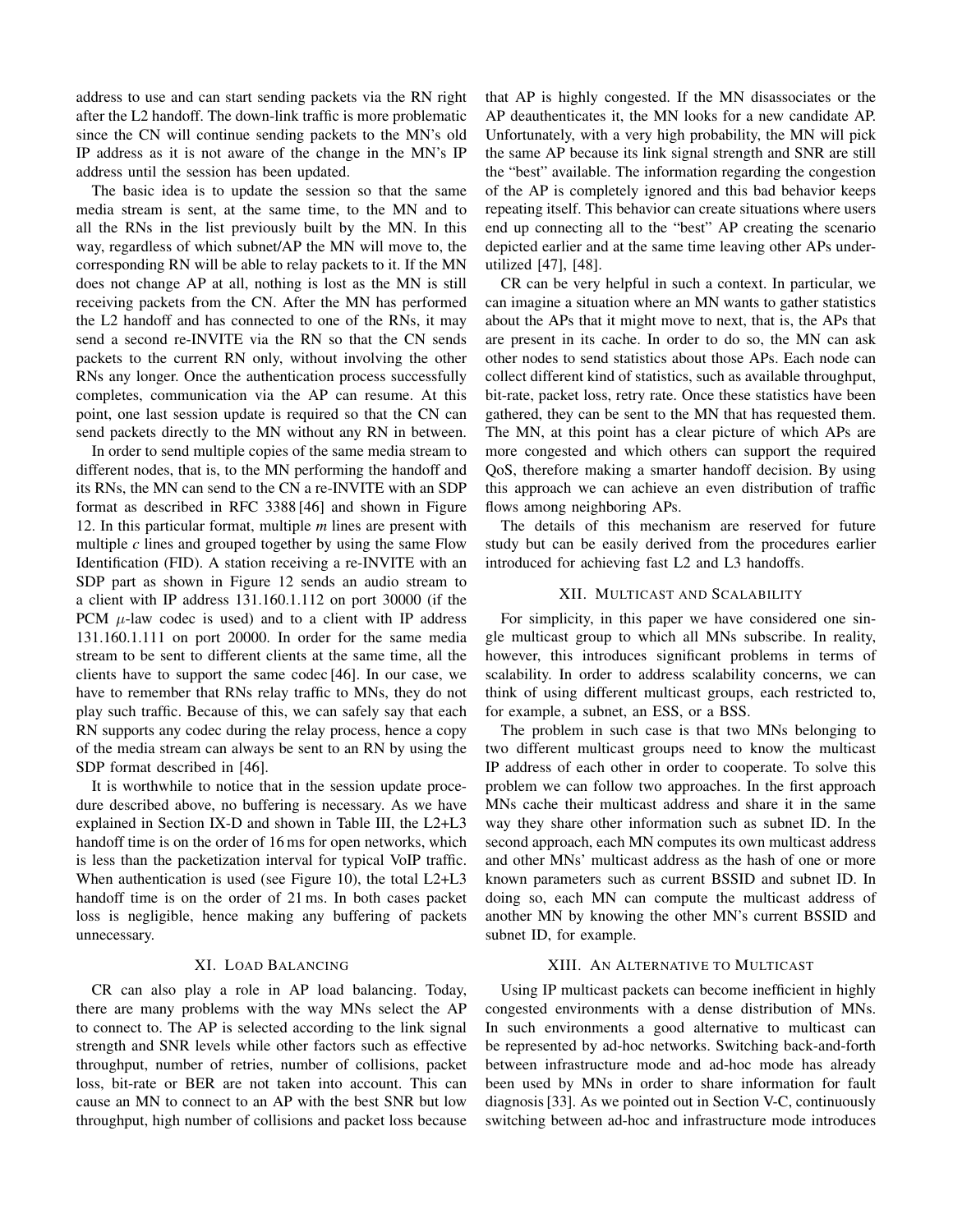synchronization problems and channel switching delays, making this approach unusable for real-time traffic. However, even if non-real-time traffic is present, synchronization problems could still arise when switching to ad-hoc mode while having an alive TCP connection on the infrastructure network, for example. Spending a longer time in ad-hoc mode might cause the TCP connection to time-out; on the other hand waiting too long in infrastructure mode might cause loss of data in the ad-hoc network.

In CR, MNs can exchange L2 and L3 information contained in their cache by using the mechanism used for relay as described in Section V-C. Following this approach, MNs can directly exchange information with each other without involving the AP and without having to switch their operating mode to ad-hoc. In particular, an MN can send broadcast and unicast packets such as INFOREQ and INFORESP with the *To DS* and *From DS* fields set to zero (see Section V-C). Because of this, only the MNs in the radio coverage of the first MN will be able to receive such packets. The AP will drop these packets since the *To DS* field is not set.

Ad-hoc multi-hop routing can also be used when needed. This may be helpful, for example, in the case of R-MNs acquiring a new IP address for a new subnet while still in the old subnet (see Section IV-C), when current AP and new AP use two different channels. In such a case, a third node on the same channel than the R-MN, could route packets between the R-MN and the A-MN by switching between the two channels of the two APs, thus leaving R-MN and A-MN operations unaffected. In this case we would not have synchronization problems since the node, switching between the two channels, would have to switch only twice. Once after receiving the IP REQ packet from the R-MN in order to send it to the A-MN, and a second time after receiving the IP RESP from the A-MN in order to send it to the R-MN.

An ad-hoc based approach, such as the relay mechanism presented in Section V-C, does not require any support on the infrastructure and it represents an effective solution in congested and densely populated environments. On the other hand, ad-hoc communication between MNs would not work very well in networks with a small population of MNs, where each MN might be able to see only a very small number of other MNs at any given time.

MNs with two wireless cards could use one card to connect to the ad-hoc network and share information with other MNs, while having the other card connected to the AP. The two cards could also operate on two different access technologies such as cellular and 802.11.

If it is possible to introduce some changes in the infrastructure, we can minimize the use of multicast packets by using the SIP presence model [49]. In such a model we introduce a new presence service in which each subnet is a presentity. Each subnet has a contact list of all the A-MNs available in that subnet for example, so that the presence information is represented by the available A-MNs in the subnet. When an R-MN subscribes to this service, it receives presence information about the new subnet, namely its contacts which are the available A-MNs in that subnet.

This approach could be more efficient in scenarios with a small number of users supporting CR. On the other hand, it would require changes in the infrastructure by introducing additional network elements. The presence and ad-hoc approaches are reserved for future study.

## XIV. CONCLUSIONS AND FUTURE WORK

In this paper we have defined the Cooperative Roaming protocol. Such a protocol allows MNs to perform L2 and L3 handoffs seamlessly, with an average total L2+L3 handoff time of about 16 ms in an open network and of about 21 ms in an IEEE 802.11i network without requiring any changes to either the protocol or the infrastructure. Each of these values is less than half of the 50 ms requirement for realtime applications such as VoIP to achieve seamless handoffs. Furthermore, we are able to provide such a fast handoff regardless of the particular authentication mechanisms used while still preserving security and privacy.

MN cooperating has many advantages and does not introduce any significant disadvantage as in the worst case scenario MNs can rely on the standard IEEE 802.11 mechanisms achieving performances similar to a scenario with no cooperation.

Node cooperation can be useful in many other applications:

- In a multi-administrative-domain environment CR can help in discovering which APs are available for which domain. In this way an MN might decide to go to one AP/domain rather than some other AP/domain according to roaming agreements, billing, etc.
- In Section XI we have shown how CR can be used for load balancing. Following a very similar approach but using other metrics such as collision rate and available bandwidth, CR can also be used for admission control and call admission control.
- CR can help in propagating information about service availability. In particular, an MN might decide to perform a handoff to one particular AP because of the services that are available at that AP. A service might be a particular type of encryption, authentication, minimum guaranteed bit rate and available bandwidth or the availability of other types of networks such as Bluetooth, UWB and 3G cellular networks, for example.
- CR provides advantages also in terms of adaptation to changes in the network topology. In particular, when an MN finds some stale entries in its cache, it can update its cache and communicate such changes to the other MNs. This applies also to virtual changes of the network topology (i.e. changes in the APs power levels) which might become more common with the deployment of IEEE 802.11h equipment.
- CR can also be used by MNs to negotiate and adjust their transmission power levels so to achieve a minimum level of interference.
- In [26] Ramani et al. describe a passive scanning algorithm according to which an MN knows the exact moment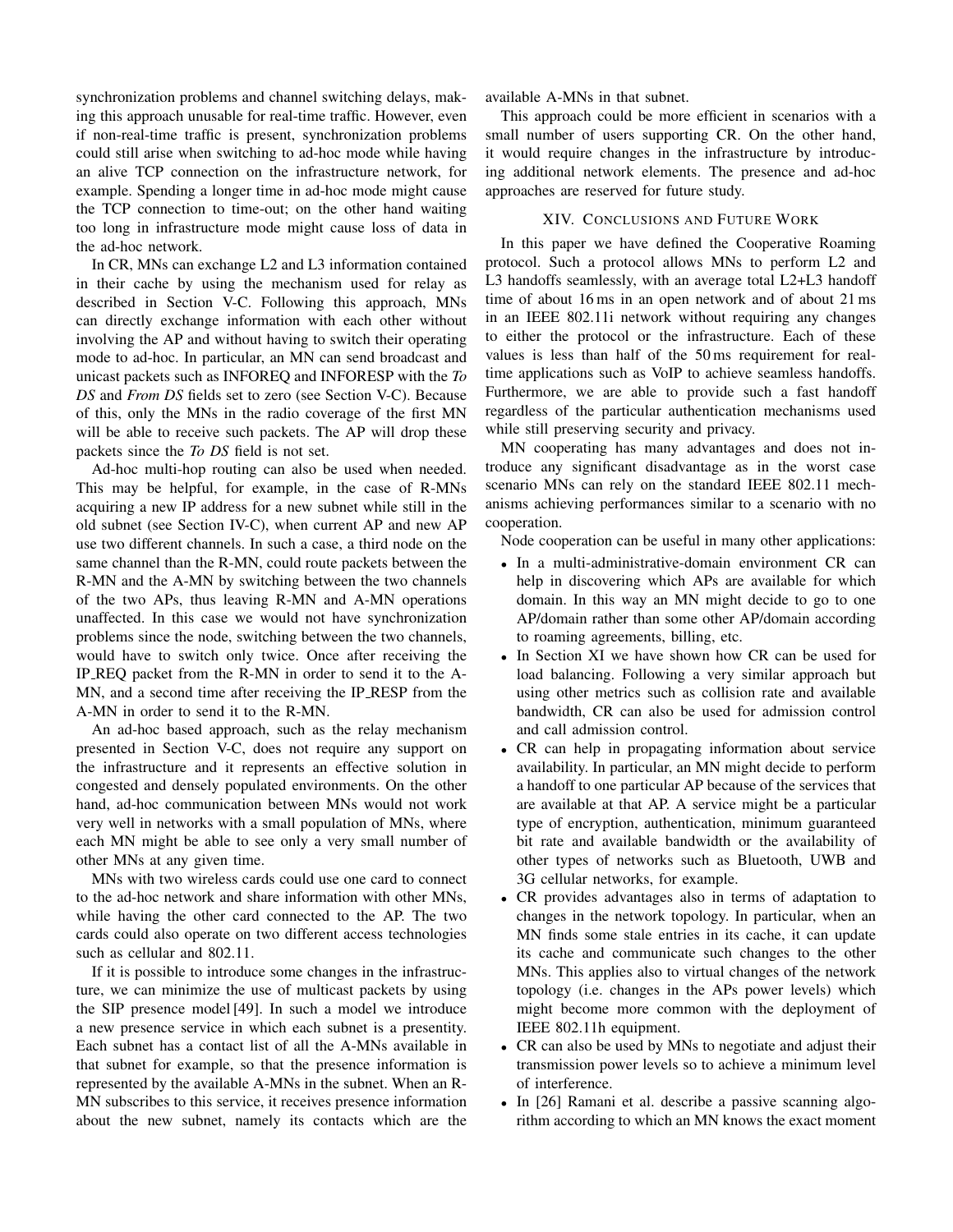when a particular AP will send its beacon frame. In this way the MN collects the statistics for the various APs using passive scanning but without having to wait for the whole beacon interval on each channel. This algorithm, however, requires all the APs in the network to be synchronized. By using a cooperative approach, we can have the various MNs sharing information about the beacon intervals of their APs. In this way, we only need to have the MNs synchronized amongst themselves (e.g., via NTP) without any synchronization required on the network side.

- Interaction between nodes in an infrastructure network and nodes in an ad-hoc/mesh network.
	- 1) An MN in ad-hoc mode can send information about its ad-hoc network. In this way MNs of the infrastructure network can decide if it is convenient for them to switch to the ad-hoc network (this would also free resources on the infrastructure network). This, for example, can happen if there is a lack of coverage or if there is high congestion in the infrastructure network. Also, an MN might switch to an ad-hoc network if it has to recover some data available in the ad-hoc network itself (i.e. sensor networks).
	- 2) If two parties are close to each other, they can decide to switch to the ad-hoc network discovered earlier and talk to each other without any infrastructure support. They might also create an ad-hoc network on their own using a default channel, if no other ad-hoc network is available.

As future work, we will look in more detail at application layer mobility, load balancing and call admission control. We will investigate the possibility of having some network elements such as APs support A-MN and RN functionalities; this would be useful in scenarios where only few MNs support CR. Finally, we will look at how IEEE 802.21 [13] could integrate and extend CR.

### ACKNOWLEDGMENTS

This work was supported by grant of FirstHand Technologies. Equipment was partially funded through grant CISE 02- 02063 of the National Science Foundation.

#### **REFERENCES**

- [1] S. Shin, A. G. Forte, A. S. Rawat, and H. Schulzrinne, "Reducing MAC layer handoff latency in IEEE 802.11 wireless LANs," in *MobiWac '04: Proceedings of the second international workshop on Mobility management & wireless access protocols*. New York, NY, USA: ACM Press, 2004, pp. 19–26.
- [2] A. Mishra, M. Shin, and W. Arbaugh, "An empirical analysis of the IEEE 802.11 MAC layer handoff process," *SIGCOMM Comput. Commun. Rev.*, vol. 33, no. 2, pp. 93–102, 2003.
- [3] R. Droms, "Dynamic Host Configuration Protocol," RFC 2131, March 1997.
- [4] M. Feldman, K. Lai, I. Stoica, and J. Chuang, "Robust incentive techniques for peer-to-peer networks," in *EC '04: Proceedings of the 5th ACM conference on Electronic commerce*. New York, NY, USA: ACM Press, 2004, pp. 102–111.
- [5] C. Buragohain, D. Agrawal, and S. Suri, "A game theoretic framework for incentives in p2p systems," in *P2P '03: Proceedings of the 3rd International Conference on Peer-to-Peer Computing*. Washington, DC, USA: IEEE Computer Society, 2003, p. 48.
- [6] S. Schosser, K. Böhm, R. Schmidt, and B. Vogt, "Incentives engineering for structured p2p systems - a feasibility demonstration using economic experiments," in *EC '06: Proceedings of the 7th ACM conference on Electronic commerce*. New York, NY, USA: ACM Press, 2006, pp. 280–289.
- [7] P. Antoniadis, C. Courcoubetis, and B. Strulo, "Incentives for content availability in memory-less peer-to-peer file sharing systems," *SIGecom Exch.*, vol. 5, no. 4, pp. 11–20, 2005.
- [8] K. Wongrujira and A. Seneviratne, "Monetary incentive with reputation for virtual market-place based p2p," in *CoNEXT'05: Proceedings of the 2005 ACM conference on Emerging network experiment and technology*. New York, NY, USA: ACM Press, 2005, pp. 135–145.
- [9] *IEEE Recommended Practice for Multi-Vendor Access Point Interoperability via an Inter-Access Point Protocol Across Distribution Systems Supporting IEEE 802.11 Operation*, Institute of Electrical and Electronics Engineers (IEEE) Std., 2003.
- [10] *IEEE Standard for Information technologyTelecommunications and information exchange between systemsLocal and metropolitan area networksSpecific requirements Part 11: Wireless LAN Medium Access Control (MAC) and Physical Layer (PHY) specifications: Amendment 8: Medium Access Control (MAC) Quality of Service Enhancements*, Institute of Electrical and Electronics Engineers (IEEE) Std., 2005.
- [11] *IEEE Draft Amendament to STANDARD FOR Information technology-Telecommunications and information exchange between systems-LAN/MAN Specific requirements Part 11: Wireless LAN Medium Access Control (MAC) and Physical Layer (PHY) specifications: Specification for Radio Resource Measurement*, Institute of Electrical and Electronics Engineers (IEEE) Std., July 2003.
- [12] *IEEE Draft Amendament to STANDARD FOR Information technology-Telecommunications and information exchange between systems-LAN/MAN Specific requirements Part 11: Wireless LAN Medium Access Control (MAC) and Physical Layer (PHY) specifications: Amendment 2: Fast BSS Transition*, Institute of Electrical and Electronics Engineers (IEEE) Std., March 2006.
- [13] *IEEE Draft STANDARD FOR Local and Metropolitan Area Networks: Media Independent Handover Services*, Institute of Electrical and Electronics Engineers (IEEE) Std., 2005.
- [14] P. Liu, Z. Tao, and S. Panwar, "A cooperative MAC protocol for wireless local area networks," in *ICC '05: Proceedings of the International Conference on Communications*. IEEE Computer Society, May 2005, pp. 2962–2968.
- [15] C. Fretzagias and M. Papadopouli, "Cooperative location-sensing for wireless networks," in *PERCOM '04: Proceedings of the Second IEEE International Conference on Pervasive Computing and Communications (PerCom'04)*. Washington, DC, USA: IEEE Computer Society, 2004, p. 121.
- [16] D. Koutsonikolas, S. M. Das, Y. C. Hu, Y.-H. Lu, and C. G. Lee, "CoCoA: Coordinated Cooperative Localization for Mobile Multi-Robot Ad Hoc Networks," *ICDCSW*, vol. 0, p. 9, 2006.
- [17] L. Buttyán, T. Holczer, and P. Schaffer, "Spontaneous Cooperation in Multi-domain Sensor Networks," in *ESAS*, 2005, pp. 42–53.
- [18] A. Stefanov and E. Erkip, "Cooperative space-time coding for wireless networks," in *Proceedings of IEEE Transactions on Communications*, November 2005, pp. 1804–1809.
- [19] T. E. Hunter and A. Nosratinia, "Diversity through coded cooperation," in *Proceedings of IEEE Transactions on Wireless Communications*, February 2004.
- [20] M. Papadopouli and H. Schulzrinne, "Effects of power conservation, wireless coverage and cooperation on data dissemination among mobile devices," in *MobiHoc '01: Proceedings of the 2nd ACM international symposium on Mobile ad hoc networking & computing*. New York, NY, USA: ACM Press, 2001, pp. 117–127.
- [21] R. Hsieh, Z. G. Zhou, and A. Seneviratne, "S-MIP: A seamless handoff architecture for Mobile IP." in *Proceedings of the IEEE INFOCOM conference*, 2003.
- [22] D. V. Ote, S. Paskalis, A. Kaloxylos, and L. Merakos, "A SIP-based method for intra-domain handoffs," in *VTC-Fall '03: Proceedings of the 58th Vehicular Technology Conference, 2003.* IEEE Computer Society, 2003, pp. 2068–2072.